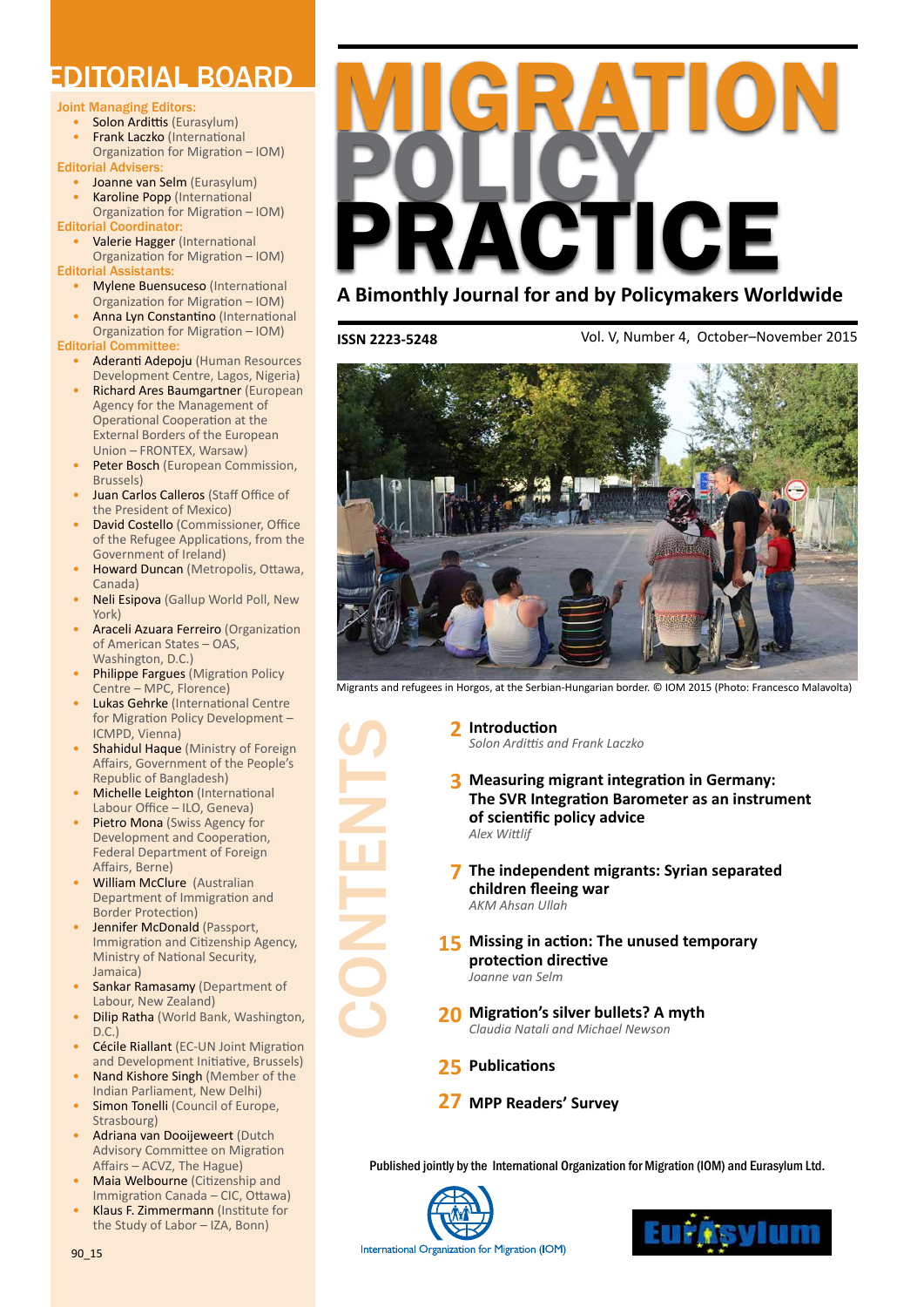### <span id="page-1-0"></span>Introduction

*Solon Ardittis and Frank Laczko<sup>1</sup>*

**Welcome to the new issue of** *Migration Policy*<br>*Practice*, which focuses on the current<br>migrant crisis in Europe. *Practice*, which focuses on the current migrant crisis in Europe.

The first article, by Alex Wittlif (Expert Council of German Foundations on Integration and Migration, Sachverständigenrat deutscher Stiftungen für Integration und Migration (SVR)), examines the current methods for measuring the levels of integration of immigrants in Europe, following the European Commission's call for the development of an EU-wide unified catalogue of indicators on migrant integration. The article discusses, in particular, Germany's SVR Integration Barometer, which is based on a survey conducted every two years among both immigrants and German nationals. The Barometer provides a description of perception patterns and an examination of previously unconsidered integration processes. It is targeted at both policymakers and integration practitioners.

The second article, by AKM Ahsan Ullah (Faculty of Arts and Social Sciences at the University of Brunei Darussalam), discusses the situation of Syrian separated children fleeing war. To date, thousands of unaccompanied Syrian children have journeyed on foot to seek safety across the border in Lebanon, Turkey and Jordan. The article discusses the key findings of in-depth interviews conducted with officials of different organizations (United Nations High Commissioner for Refugees (UNHCR), International Organization for Migration (IOM), and international humanitarian non-governmental organizations such as Médecins Sans Frontières and the International Committee of the Red Cross) working on the ground in the Syrian Arab Republic, Egypt, Lebanon and Jordan. The study shows, in particular, that many of the unaccompanied Syrian children were slipped into the hands of smugglers and traffickers and that most of those who were trafficked were unaware of their final destinations.

The third article, by Joanne van Selm (Eurasylum), questions the reasons why the EU Temporary Protection Directive has not yet been implemented in the context of the current migrant crisis in Europe. The Directive provides for Member States to agree, by qualified majority, that a named national group should qualify for temporary protection starting from a specified date. An estimate of the numbers needs to be made, and, under the solidarity section of the Directive, Member States should indicate the number of temporary protection places they are willing to offer. The article suggests that it is high time for the Directive to be considered by EU leaders in the context of the ongoing Syrian influx.

The last article, by Claudia Natali and Michael Newson (IOM), outlines the IOM approach to addressing the complex migration flows in the Mediterranean. The Organization's position is that while legal migration channels should remain a central feature of any policy response aimed at reducing irregular migration, this is only one of a number of complementary interventions that governments must work on to address irregular migration. IOM believes, in particular, that any policy aimed at addressing seriously the challenges posed by irregular migration should include initiatives to improve resilience by building sustainable and decent livelihood and employment opportunities for the youth, and should raise awareness to promote safe migration and deter irregular migration. Sufficient resources should also be made available, including with a view to strengthening data collection efforts and therefore enhancing our understanding of the drivers and shifting sources of migration.

We thank all the contributors to this issue of *Migration Policy Practice* and invite readers to spare a couple of minutes to participate in a survey which aims to help us identify our readers' profiles, the institutions they represent and their primary interests in our journal. Should you wish to participate in this survey, please **[click here](https://www.surveymonkey.com/s/J3M7PS5).** 

<sup>1</sup> Solon Ardittis is Managing Director of Eurasylum Ltd. Frank Laczko is Head of the Global Migration Data Analysis Centre (GMDAC) at the International Organization for Migration (IOM) in Berlin. They are the co-editors of *Migration Policy Practice*.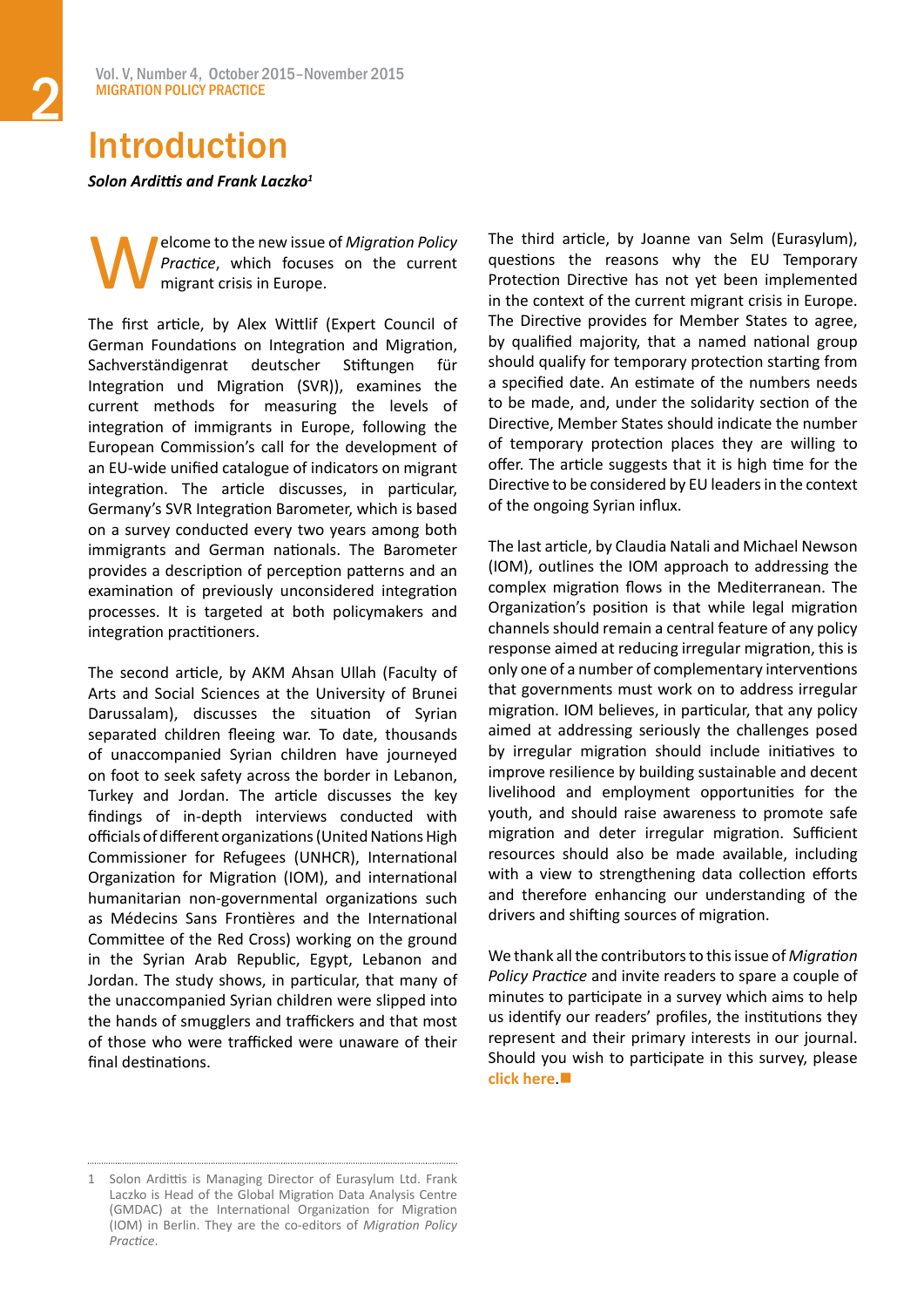

<span id="page-2-0"></span>

Measuring migrant integration in Germany: The SVR Integration Barometer as an instrument of scientific policy advice *Alex Wittlif1*

key task for all countries is to ensure equal<br>participation and equal access to all resources<br>for immigrants as well as citizens without a<br>migration background. In order to guarantee equal participation and equal access to all resources for immigrants as well as citizens without a migration background. In order to guarantee equal opportunities, an empirical basis that captures the current integration level of the immigrant population and that is able to assess their chances for participation is required. The obtained information can be used for identifying action fields for a specific target group and serve as a basis for developing strategies for discrimination reduction.

Measuring the integration level in a comprehensive manner is in many respects a challenging endeavour for migration research, which, however, all countries are prompted to undertake. In 2009, the European Union (EU) suggested the development of an EU-wide unified catalogue of indicators on migrant integration, in order to gather as many synergy effects as possible for policy development across Member States. This catalogue was worked up to comparably depict the integration level of the immigrant third-country nationals in each country and consequently to foster the learning-from-others approach, which has been commonly used in the migration policy for years.<sup>2</sup> The EU's suggestion already included a number of indicators which, in regard to the socioeconomic position of the immigrant population, aimed at the essential spheres of labour market, education, social inclusion and political participation.<sup>3</sup> This kind of measurement should be differentiated from the Migrant Integration Policy Index (MIPEX), which considers migration- and integration-specific State policies such as legal access to the labour market for immigrants or possibilities for naturalization.

#### How can the "soft", intersubjective integration data be collected?

Germany took up the EU's proposal and developed an extensive catalogue of indicators based on the largest available data source, the Microcensus, to depict the level of migrant integration every two years. It is noticeable that the German implementation focuses on the structural dimension of integration, thus neglecting the subjective dimensions of the integration process (also included in the mentioned EU's suggestion).4 Emphasis of the catalogue of indicators is clearly put on the objectively measurable "hard" data such as labour-market outcomes, educational performance, living conditions, public health and the like.<sup>5</sup> Subjective data on the individuals' attitudes towards and assessments of integration is completely lacking. For example, the assessment of life in a multicultural society or other identificational integration issues cannot be extrapolated from the available statistical data sources. In 2009, to address this lack of information, the Expert Council of German Foundations on Integration and Migration (Sachverständigenrat deutscher Stiftungen für Integration und Migration (SVR)) developed a tailored empirical survey instrument, the SVR Integration Barometer. The Barometer allows for a description of perception patterns and an examination of previously

<sup>1</sup> Alex Wittlif is a Senior Researcher at the Expert Council of German Foundations on Integration and Migration (Sachverständigenrat deutscher Stiftungen für Integration und Migration (SVR)), where he oversees all quantitative analyses and is responsible for the SVR Integration Barometer.

<sup>2</sup> For more information, see: Swedish Presidency of the European Union, Presidency Conference Conclusions on Indicators and Monitoring of the Outcome of Integration Policies, Meeting No. 597, Malmö, Sweden, 14–16 December 2009.

<sup>3</sup> The suggestion was later elaborated and specified. See: T. Huddleston, J. Niessen and J. Dag Tjaden, *Using EU Indicators of Immigrant Integration: Final Report for Directorate-General for Home Affairs* (Brussels, European Commission, 2013).

Beauftragte der Bundesregierung für Migration, Flüchtlinge und Integration, Integration in Deutschland. Erster Integrationsindikatorenbericht:ErprobungdesIndikatorensets und Bericht zum bundesweiten Integrationsmonitoring (Berlin, 2009).

<sup>5</sup> For an overview of the situation in Germany, see: L. Brandt and G. Fincke, "Germany: Monitoring integration in a federal state", in: *Measuring and Monitoring Immigrant Integration in Europe: Integration Policies and Monitoring Efforts in 17 European Countries* (R. Bijl and A. Verweij, eds., The Hague, The Netherlands Institute for Social Research, 2012), pp. 144– 164.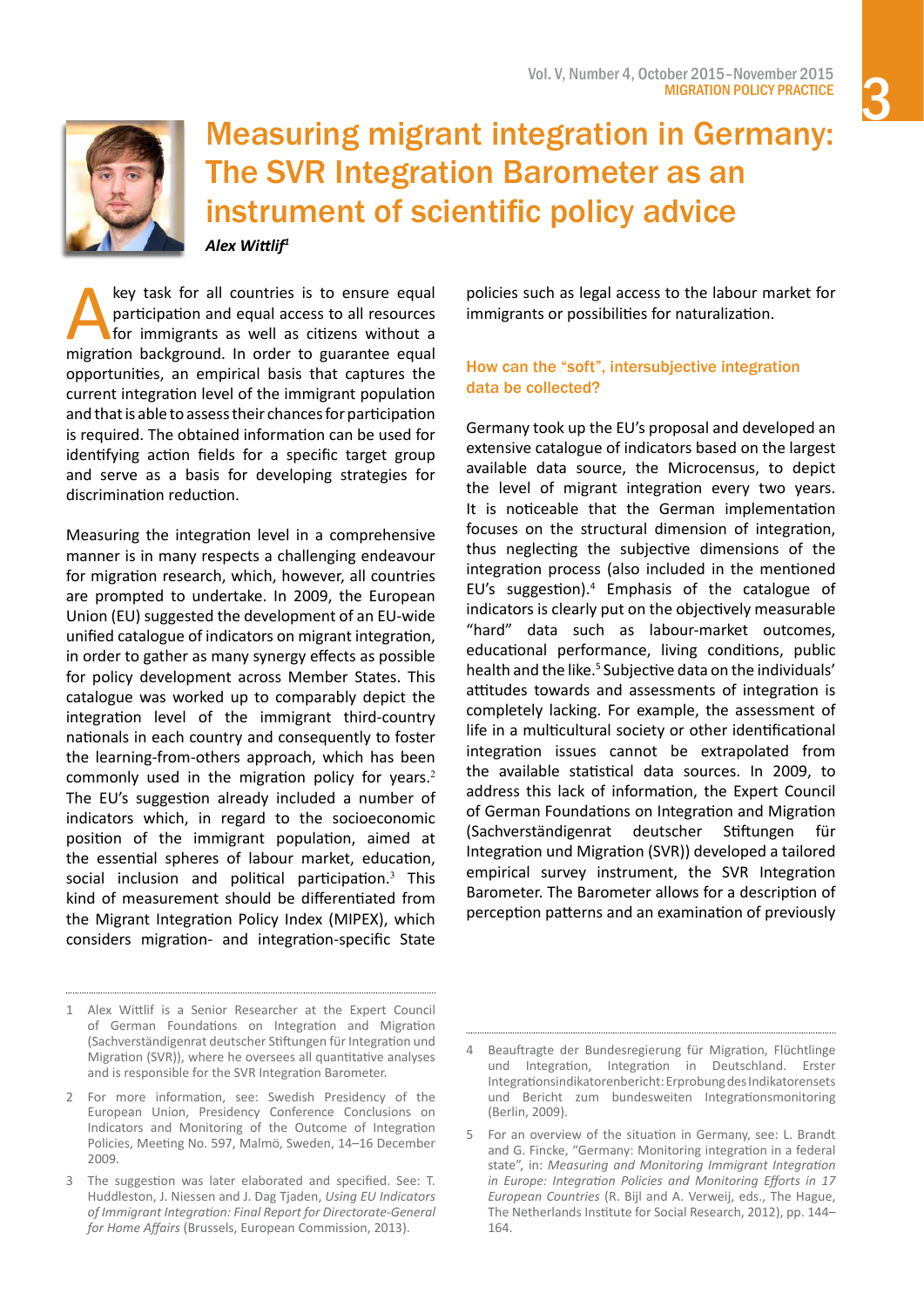unconsidered integration processes.<sup>6</sup> The survey – conducted every two years – involves not only immigrants but also the majority population and, therefore, depicts the mutual acceptance on both sides of the immigration society.

#### Sampling immigrants for the SVR Integration **Barometer**

Constructing an instrument for documenting integration-relevant assessment patterns poses the challenge for appropriately representing the immigrant population. Is it sufficient to recruit an adequately large number of immigrants for a survey and draw comparisons with the majority population? The SVR goes beyond a binary survey of "immigrants versus non-immigrants" and even differentiates the different groups of origin in the Integration Barometer. Thus, it is possible to analyse integration processes in the context of greatly varying immigration and socialization patterns. The selected method – depending on the geographic-originspecific composition of the immigrants – is principally applicable for all countries of origin, from which there is a significant share among the general population. The choice of the origin groups to be separately recruited for the survey specifically orientates on the most pertinent existing immigrant population. According to the Microcensus of 2013, and referring to the persons aged 15 and older to be involved in the survey, there are about 69 million Germans without a migration background living in Germany and 12.8 million people who either immigrated to Germany after 1949 themselves or are descendants of at least one parent with a migratory history. Itemization of immigrants by country of origin or alternatively immigration status results in their distribution into almost equally sized four groups: 3.7 million immigrants from the EU countries; 3.4 million "Aussiedler", or immigrants with German roots mainly from the countries of the former Soviet Union; 2.1 million immigrants from Turkey who came to Germany as the so-called "guest workers", or for the reason of family reunification; and 3.6 million from the rest of the world. Proceeding from this distribution and basing on a predetermined quota, these groups (together with a comparison group of people without a migration background) are components of the SVR Integration Barometer 2016. Thus, a detailed composition reads as follows:

|                                             | Population aged 16 and older<br>in Germany (in million) | <b>Participants in the SVR</b><br><b>Integration Barometer</b> |
|---------------------------------------------|---------------------------------------------------------|----------------------------------------------------------------|
| Without migration background                | 56                                                      | 1,300                                                          |
| Aussiedler                                  | 3.4                                                     | 1,000                                                          |
| Turkey                                      | 2.1                                                     | 1,000                                                          |
| EU I (Entry before 2000 or born in Germany) | 2.7                                                     | 500                                                            |
| EU II (Entry after 2000)                    | 0.9                                                     | 500                                                            |
| Rest of the world                           | 3.6                                                     | 1,000                                                          |

|  | Table 1: Population distribution in Germany and participants in the SVR Integration Barometer 2016 |  |  |
|--|----------------------------------------------------------------------------------------------------|--|--|
|--|----------------------------------------------------------------------------------------------------|--|--|

*Source***: Microcensus, 2013.**

This differentiated allocation takes the heterogeneous composition of the immigrant population into account. It also enables a detailed look at integration processes within specific origin groups, which differ due to various legal and/or historical immigration circumstances. Furthermore, not only the largest immigration populations are taken into account but also the migration flows that are currently gaining strength (EU II).

The aim of such a differentiated approach is to provide the political decision makers with an empirical basis of "soft" indicators in addition to the structural data relating to the socioeconomic position. Due to the sample size, apart from showing descriptively varying assessments between the origin groups, the SVR Integration Barometer can also reveal inter-individual and integration-relevant processestaking place within a definable socialization milieu, for example, based on value orientations of Turkish immigrants of the first and second immigrant generations.

<sup>6</sup> This being the Barometer's pilot project and due to the methodical challenges it raised, the collected data was restricted to the regional survey areas. The first nationwide representative survey is scheduled for the year 2016.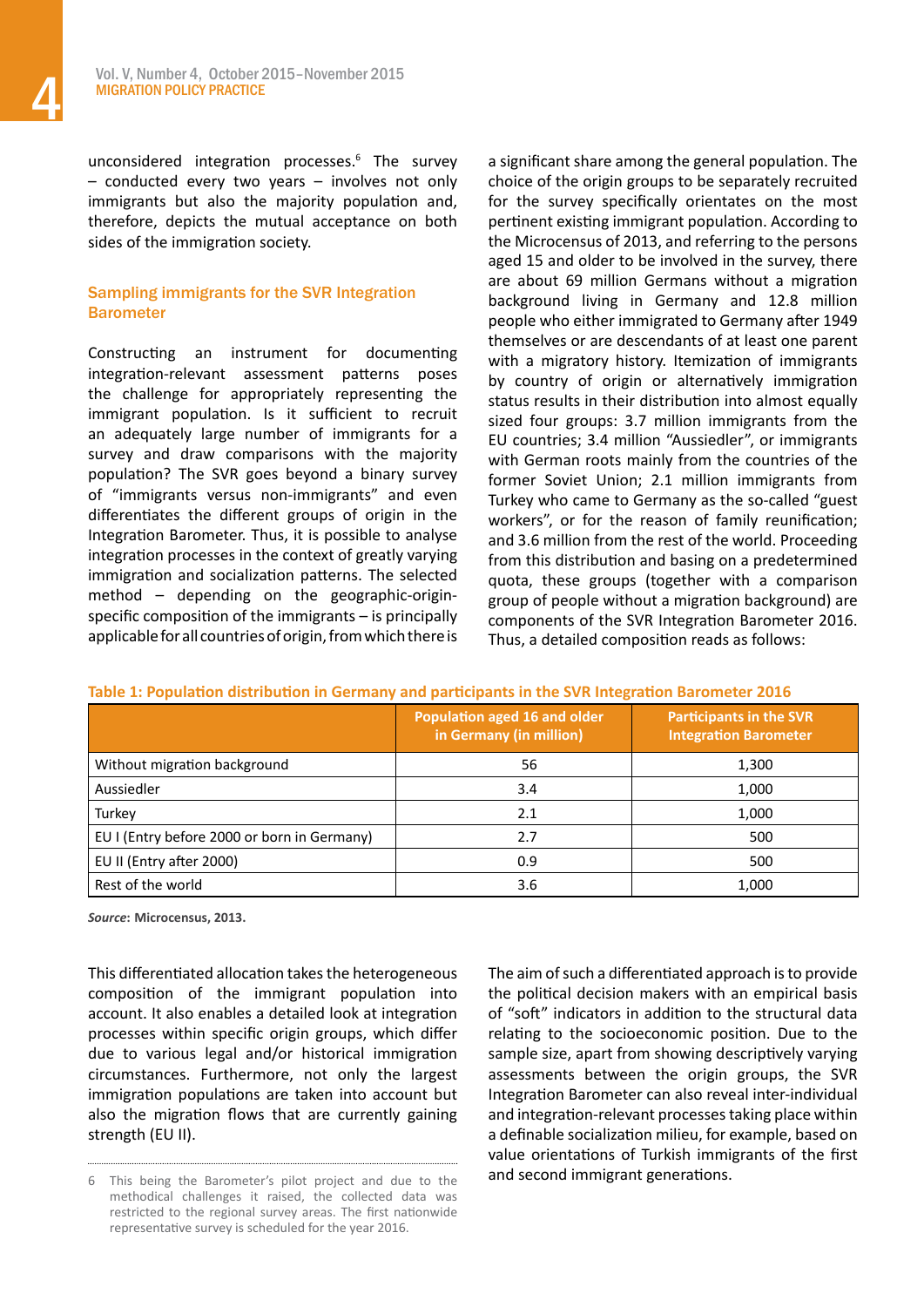#### Various discrimination patters across groups of origin

Previous SVR Integration Barometers provide numerous examples indicating different perceptions of the integration processes within specific groups of origin. In this context, a significant factor hindering integration is discrimination. The Barometer distinctly showsthat not all immigrants are equally affected by discrimination. When (generally) asked about experienced discrimination at authorities' offices and agencies, 31 per cent of immigrants of Turkish origin, 17 per cent of Aussiedler and merely 15 per cent of immigrants from the EU reported discrimination.<sup>7</sup>

### **Figure 1: Discrimination experiences at authorities' offices and agencies according to origin groups**



*Source***: SVR Integration Barometer 2014.**  *Note***: Sample size amounts to 4,769.** 

When answering this general question, which involved all discrimination dimensions, immigrants of Turkish origin reported to have experienced discrimination three times more often than persons without a migrant background. On the other hand, immigrants from EU Member States were considerably less affected by discrimination. The differences between the origin groups are significant. In comparison, when considering the immigrant groups as a whole, those who felt discriminated against account for 21 per cent. Therefore, if the immigration population is viewed in a general way, important data and information relevant for conceiving anti-discrimination measures get lost. Consequently, the Barometer is approaching the empirical reality in which the integration disposal of a young and mobile immigrant from the EU cannot be compared with that of an immigrated Aussiedler in the 1980s. Classifying both of them as an "immigrant" and, on this basis, gathering subjective integration settings distorts the picture existing in reality.

#### The SVR Barometer's key integration indicators

In order to comprehensively depict the integration progress, further indicators beyond discrimination experiences are needed,which should capture cultural attitudes and validly cover the subjective dimension on both sides of immigrant society. Since its first publication in 2009, the Barometer has included items that are repeatedly used – without any changes – for measuring attitudes, values and norms in four fields essential to the integration processes: labour market, education, neighbourhood and social relationships. In all fields, the surveyed population is asked about gained experiences as well as their individual norm

<sup>7</sup> The described differences also remain significant in multivariate analyses considering the socioeconomic position.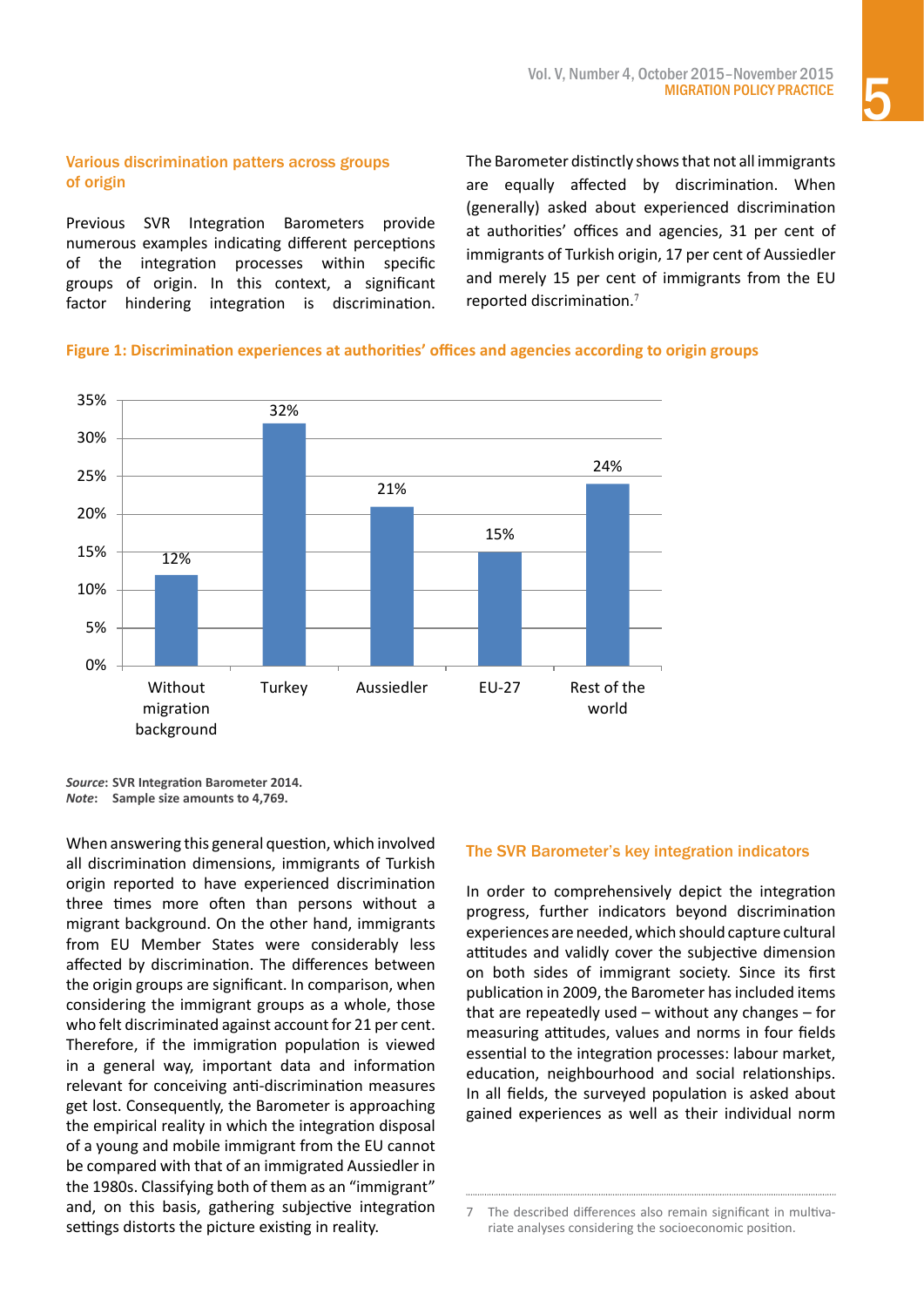and value concepts. Furthermore, the performance of institutions relevant to the integration process is determined from the respondents' point of view. For instance, the field *School* deals specifically with the question of whether respondents think that learning performance suffers from ethnic heterogeneity. In addition to these assessments, behavioural tendencies are measured. Here, the focus is on the respondents' willingness to expose themselves to cultural diversity. In the relation to the field *Education*, the respondents are asked whether they would enrol their children in an ethnically heterogeneous school. This way the data collected over several time periods provides insights into the integration processes in specific immigrant groups and reflect the willingness of the majority population to encounter (and accept) cultural diversity.

The further topics included in the upcoming Barometer contain, among others, criteria on belonging to German society. These criteria should, for instance, clarify to which extent it is important for the majority population and especially for the various immigrant groups to have German citizenship or German ancestors in order to feel a sense of belongingness to German society. This particular question has already been answered a number of times in the case of the majority population, whereas the data from the immigrant groups' point of view has been lacking so far, although it concerns a key identificational factor.

#### Conclusion

The success of an integration policy depends greatly on whether politics manages to awake the willingness among the majority and immigrant population to invest in integration. Therefore, the SVR Integration Barometer addresses policymakers at all levels of the Federal State in the first place. As an innovative instrument, the Barometer comprises the subjective and interpersonal dimensions, allows for monitoring of integration processes, and suits both policymakers and integration practitioners. With the Barometer, they can verify and, if necessary, correct their political initiatives, measures and activities in terms of their acceptance. This way, the measuring instrument makes a valuable contribution to the practical success of integration policy.

Moreover, the SVR Integration Barometer is useful for scientific integration research for two reasons. First, the survey contains a representative sample of migrant groups. Second, it provides hitherto nonexistent migration- and integration-specific analysis options, which can be applied for narrowing research gaps. The results of the current SVR Integration Barometer will be available in spring 2016.

For further information, see [www.svr-migration.de/](http://www.svr-migration.de/en/barometer/) en/barometer/ $\blacksquare$ 

#### **References**

Beauftragte der Bundesregierung für Migration, Flüchtlinge und Integration

2009 *Integration in Deutschland. Erster Integrationsindikatorenbericht: Erprobung des Indikatorensets und Bericht zum bundesweiten Integrationsmonitoring*. Beauftragte der Bundesregierung für Migration, Flüchtlinge und Integration, Berlin. Available from [www.bundesregierung.de/Content/DE/](http://www.bundesregierung.de/Content/DE/Publikation/IB/2009-07-07-indikatorenbericht.pdf?__blob=publicationFile) [Publikation/IB/2009-07-07-indikatorenber](http://www.bundesregierung.de/Content/DE/Publikation/IB/2009-07-07-indikatorenbericht.pdf?__blob=publicationFile)[icht.pdf?\\_\\_blob=publicationFile](http://www.bundesregierung.de/Content/DE/Publikation/IB/2009-07-07-indikatorenbericht.pdf?__blob=publicationFile)

#### Brandt, L. and G. Fincke

2012 Germany: Monitoring integration in a federal state. In: *Measuring and Monitoring Immigrant Integration in Europe: Integration Policies and Monitoring Efforts in 17 European Countries* (R. Bijl and A. Verweij, eds.). The Netherlands Institute for Social Research, The Hague, pp. 144–164.

Huddleston, T., J. Niessen and J. Dag Tjaden

- 2013 *Using EU Indicators of Immigrant Integration: Final Report for Directorate-General for Home Affairs.* European Commission, Brussels.
- Swedish Presidency of the European Union
	- 2009 Presidency Conference Conclusions on Indicators and Monitoring of the Outcome of Integration Policies. Meeting No. 597, Malmö, Sweden, 14–16 December. Available from [http://sampac.nl/](http://sampac.nl/EUKN2015/www.eukn.org/dsresource6a5f.pdf?objectid=144316) [EUKN2015/www.eukn.org/dsresource6a5f.](http://sampac.nl/EUKN2015/www.eukn.org/dsresource6a5f.pdf?objectid=144316) [pdf?objectid=144316](http://sampac.nl/EUKN2015/www.eukn.org/dsresource6a5f.pdf?objectid=144316)

"...the Barometer comprises the subjective and interpersonal dimensions, allows for monitoring of integration processes, and suits both policymakers and integration practitioners."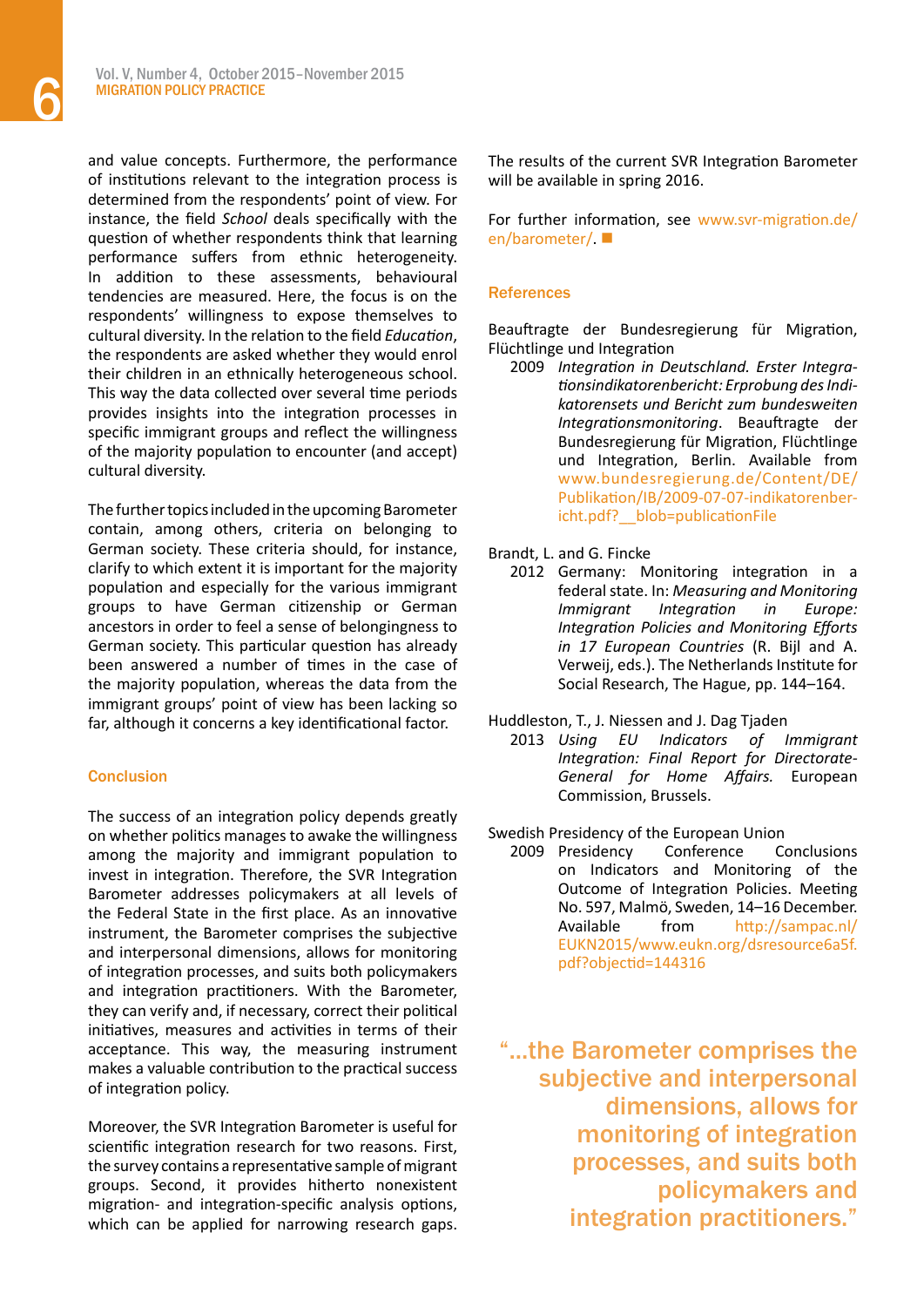<span id="page-6-0"></span>

## The independent migrants: Syrian separated children fleeing war

*AKM Ahsan Ullah<sup>1</sup>*

*This article is from the paper on the study done by the author about how unaccompanied refugee children from the Syrian Arab Republic made their way to destination countries, and how they become unaccompanied and the consequences of being unaccompanied. The study is based on interviews with Syrian child refugees in Turkey, Lebanon, Egypt and Jordan, and aid workers of international organizations who provide support for the child refugees.*

#### Introduction

bout half of the estimated 59.5 million (UNHCR,<br>2015) displaced persons around the world are<br>children, and millions of these children have<br>been separated from their families (Touzines, 2007; 2015) displaced persons around the world are children, and millions of these children have been separated from their families (Touzines, 2007; UNHCR, 2013 and 2014). In the past decade, more than 2million children have been killed in conflict, with a further 6 million wounded and 1 million orphaned (Fazel and Stein, 2002; Ullah and Ragsag, 2008; Ullah, 2011 and 2014; UNICEF, 2012). Only a decade ago, there were 37 million forced migrants. Since early 2011, the main reason for the acceleration in number has been the warin the Syrian Arab Republic, currently the world's single largest driver of displacement (UNHCR, 2015). Syrian devastating conflict  $-$  one of the protracted ones the region has witnessed in recent times – is said to be a continuation of the socalled Arab Spring, which started in 2010 in Tunisia to put an end to authoritarian rule and corruption, and to demand liberty, dignity and social justice. These demands have transcended the borders, and their outcomes have differed owing to the fact that Arab regimes are diverse among themselves in terms of their ruling mechanisms, domestic power structures and international relations (Darwisheh, 2013; Ullah, 2014). As a result, approximately 6 million Syrians – almost one third of the total population – have fled the Syrian Arab Republic. About half of the population became internally displaced (UNHCR, 2014; Orhan, 2015; Hinnebusch, 2008). About one third of the

refugees living outside the country consist of children (i.e. roughly 1 million). A portion of them became refugees and the rest were able to successfully end up with their relatives or parents. Anecdotes suggest that, so far, among these thousands who have sought refuge, more than 8,000 children have crossed into neighbouring countries – mostly into Turkey, Lebanon, Jordan and Iraq – without parents or adult relatives (UNICEF, 2013).

So far, around 200,000 Syrians were killed; of them about 15,000 were children (IRC, 2013). They have been experiencing psychosocial stress as a result of the conflicts, and many face persistent threats of varied kinds of diseases (UNICEF, 2014). There is no denying that Syrian children are in an urgent humanitarian situation, which has ignited a vigorous debate between advocates for refugees and humanitarian organizations and the receiving governments. While there can be multiple reasons why children leave their country, Syrian children consistently cite life-threatening violence as the prime motivation for migrating, followed by poverty and family reunification.

All potential refugees from the Syrian Arab Republic did not find the doors of their neighbours open. Political and diplomatic relationships appear important determinant whether or not refugees would be allowed in. Egypt has an important history of close ties and shared influences with the Syrian Arab Republic, and it has opened its doors to Syrians. At the beginning of the crisis, the first wave of Syrians fleeing to Egypt was primarily composed of persons with family ties, business connections or personal networks in Egypt. Iraq and Israel are not the best favoured destinations for them.

<sup>1</sup> AKM Ahsan Ullah is Associate Professor, Geography, Development and Environment, at the Faculty of Arts and Social Sciences in the Universiti Brunei Darussalam.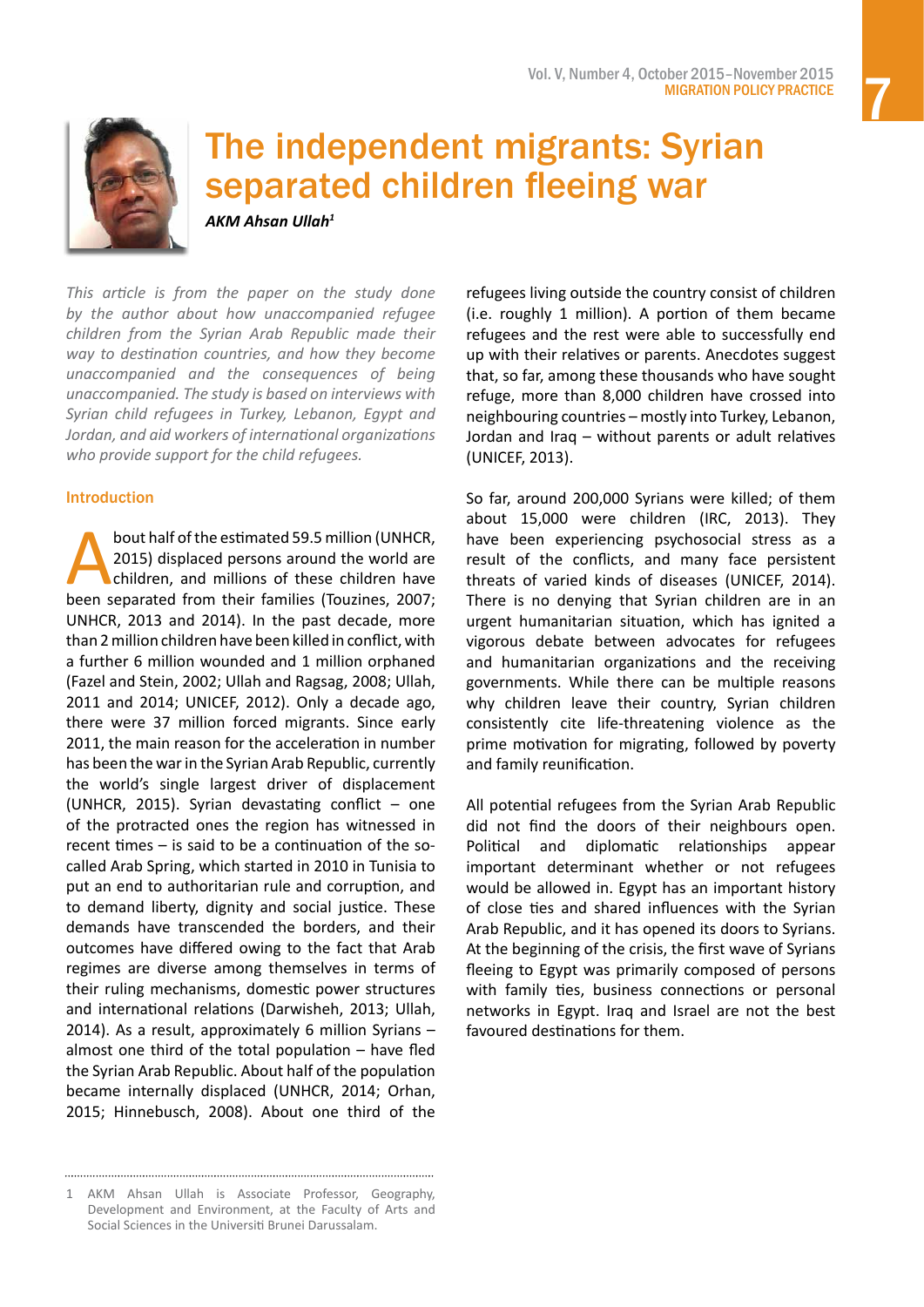#### **Map 1: Syrian Arab Republic Administrative Area**



Thousands of unaccompanied Syrian children as young as eight and nine years of age journeyed on foot to seek safety across the border in Lebanon, Turkey and Jordan. The journey period has been significant because many of them were slipped into the hands of smugglers and traffickers on their way. Most of those who were trafficked were unaware of their destinations, while some others managed to end up in refugee camps with the help of volunteers and aid workers. This study reveals that en route, soldiers, militiamen, boatmen and unscrupulous people often stole the children's blankets, shoes and cooking pots, if any.

This study uses the definition of "child" from the 1989 Convention on the Rights of the Child (UNCRC): "every human being below the age of eighteen years, unless, under the law applicable to that child, the majority is attained earlier" (Article 1, UNCRC) (UNHCR, 2012). "The term 'separated children' is a term which is now increasingly used about the group of children previously known as 'unaccompanied children or unaccompanied minors'" (Halvorsen, 2005:77). Conceptually, unaccompanied children are those who have been separated from both parents and other relatives and are not being cared for by an adult who, by law or custom, is responsible for doing so (UNHCR, 2015; Kinch, 2008). Over the years, this definition has been tailored, especially with the creation of the Separated Children in Europe Programme (SCEP), in order to encompass the unaccompanied children in Europe (Andersson et al., 2005; Ayotte, 1999; Kohli,

2007). Media attention has been accorded primarily on the scale of the violence and warring factions. However, way less attention has been given to the plight of the children than they deserve. This paper aims at exploring the ways how unaccompanied refugee children made their way to destination countries and how they became unaccompanied and the consequences of being unaccompanied.

The paper is based on in-depth interviews with officials of different organizations, such as the Office of the United Nations High Commissioner for Refugees (UNHCR), the International Organization for Migration (IOM), and international humanitarian non-governmental organizations (NGOs) like Médecins Sans Frontières (MSF) and the International Committee of the Red Cross (ICRC), working on the ground in the Syrian Arab Republic, Egypt, Lebanon and Jordan. This study is based on a qualitative research method using face-to-face and telephone interviews. We interviewed 34 separated children (12 in Egypt; 8 in Lebanon (atthe Shatila camp); 7 in Turkey (at the Osmaniye camp); 7 in Jordan (at the Jaatari camp)) and a total of 12 officials from MSF, IOM and UNHCR. It is an inherent challenge in such a research to select participants for interviews. The author relied on snowball and convenient sampling technique for selecting the respondents (both unaccompanied children and officials). Some six interviews with officials were conducted in person and some were on telephone.

#### Fractured family and separated children

There was a lot of coverage in the international media when a heartbreaking picture of a separated four-yearold boy who fled the Syrian Arab Republic was found crossing the desert alone. Surprisingly, the boy made his way across the border into Jordan with a plastic bag containing his possessions. All the separated children did not necessarily leave the country unaccompanied. Some became unaccompanied after or when they crossed the borders. Some of the children left the country on their own; some with the help of traffickers; some with relatives and neighbours and some with aid workers. Some of them merged in the group of people crossing borders. Most refugee groups are headed by parents, bringing several children and all their possessions out of the country. When the gates open, there is always a crush as desperate refugees surge forward. Thus, every day children get lost and separated.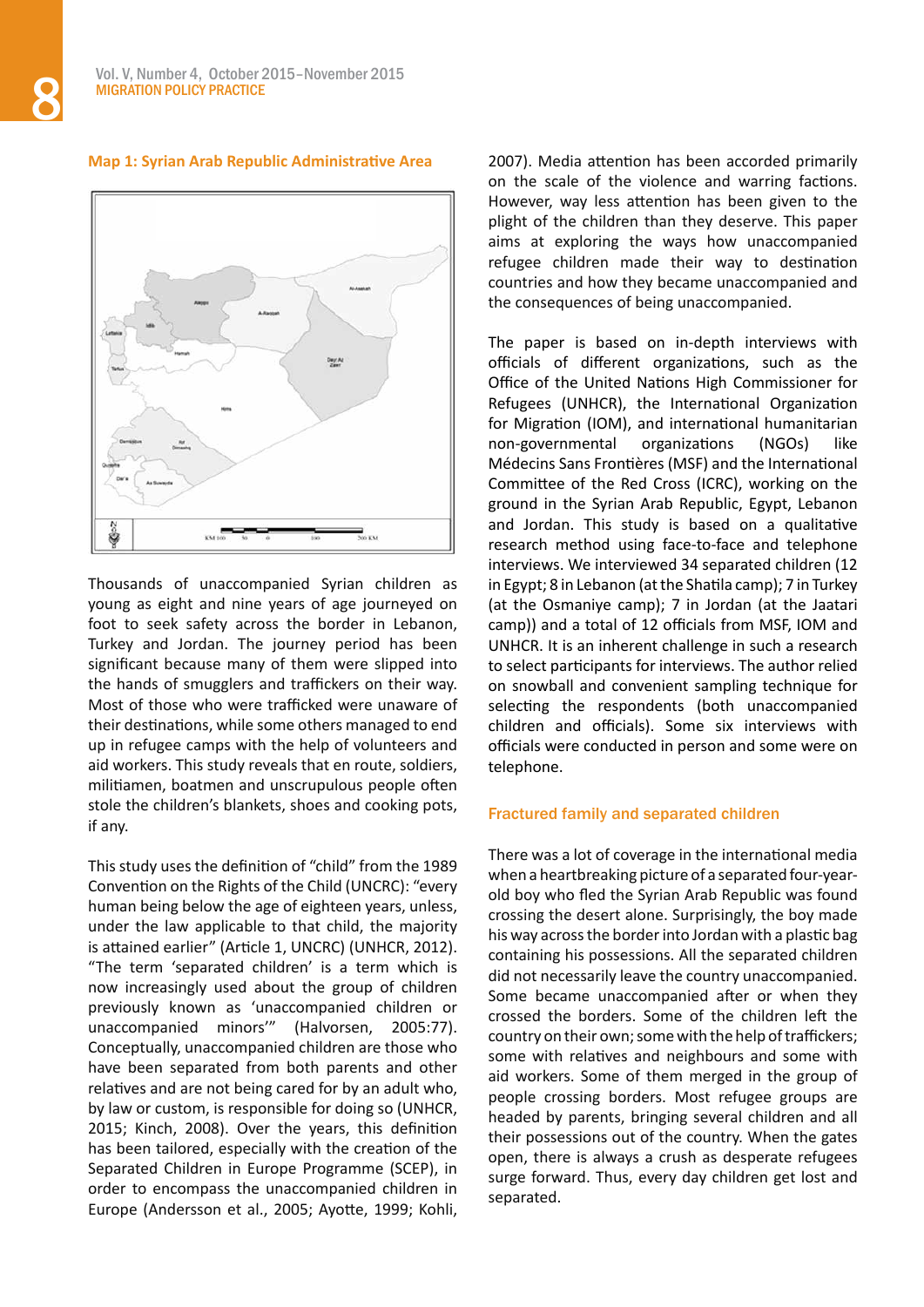One important factor why they left their country alone was that their "well-wishers" had facilitated them to leave in order to avoid being recruited in armed groups in the country. Some children reported that their parents had been deployed in armed conflicts, who wanted them to leave the country as their future became uncertain. Boyden and Hart (2007) found similar findings as this study. Syrian children have been exposed to grave human rights violation, including sexual violence, maiming, killing, torture, arbitrary detention and force recruitment in armed forces (UNICEF, 2012). There is no denying that they are the most vulnerable and defenseless population. Their situation turns worse when they become separated from their families.

In such a political situation in the Syrian Arab Republic, diversefactorsappearactive–suchastraffickers,gangs

and otherillegal agents – to take advantage. Therefore, every journey point becomes very precariousforthem. In our interview, two of the respondents claimed that they were trapped by smugglers and got rid of them at some point of their journey with the help of some aid workers and compatriots. Many of them arrived at their destinations clandestinely, hidden by traffickers or paid smugglers, or they might have attempted to migrate through immigration checkpoints. Levinson (2011) found similar situation in his research that some children presented false documents to border officials, or arrived in desperation with no documents at all. One of the respondents in a Lebanese camp was diagnosed within the autistic spectrum. She was 11 years old. It was indeed painful to see a separated child who needed her parents more than anyone else. At least, she cannot remember the ordeals she went through in her country.

| ີ<br>ີ                     |                       |                         |  |
|----------------------------|-----------------------|-------------------------|--|
| <b>Destination country</b> | Male (% of the total) | Female (% of the total) |  |
| Egypt                      | 9(26)                 | 3(9)                    |  |
| Lebanon                    | 5(15)                 | 3(9)                    |  |
| Turkey                     | 5(15)                 | 2(6)                    |  |
| Jordan                     | 4(12)                 | 3(9)                    |  |
| <b>Total</b>               | 23                    | 11                      |  |
| Age                        |                       | %                       |  |
| $7 - 10$                   |                       | 21                      |  |
| $11 - 14$                  | 18                    | 53                      |  |
| $15 - 18$                  | 9                     | 26                      |  |

#### **Table 1: Gender and age distribution of child refugees**

*Source***: Field data, 2013–2014.**

A myriad of factors are responsible for pushing the children out of their countries without parents or guardians. Many of the children left because their homes had been damaged totally and relatives had been killed or had left the country already. Militarization of children is one of the important factors why some parents want their children to leave the country. Seven (21%) children got separated from their families at the border when they altogether tried to cross the border and children got lost in the crowd. In some five (15%) cases, they got separated as children and parents tried to cross the border and they were not allowed in at the same time. Eight of the children left the country after their parents went missing or got killed, and with the help of relatives, neighbours or aid workers. Some children feared being arrested for having family members fighting with either the armed opposition groups or with

the Syrian regime. Some children, who were mostly Palestinians, became displaced for the second or third time, as they used to live in refugee camps in the Syrian Arab Republic (Ullah, 2014). Two of the girls were pregnant. It was understandable that they were raped while in the Syrian Arab Republic. Nineteen (56%) of the children had no idea what happened to their parents; eight of them (24%) said their mothers might be still alive and the rest were not sure.

#### **Consequences**

The news on a four-year-old Syrian girl who surrendered to a photographer when she mistook the man's camera for a gun bled the hearts of many. A picture was taken at the Atmen refugee camp on the Syrian Arab Republic's border with Turkey in December 2014, showing the young girl was frozen in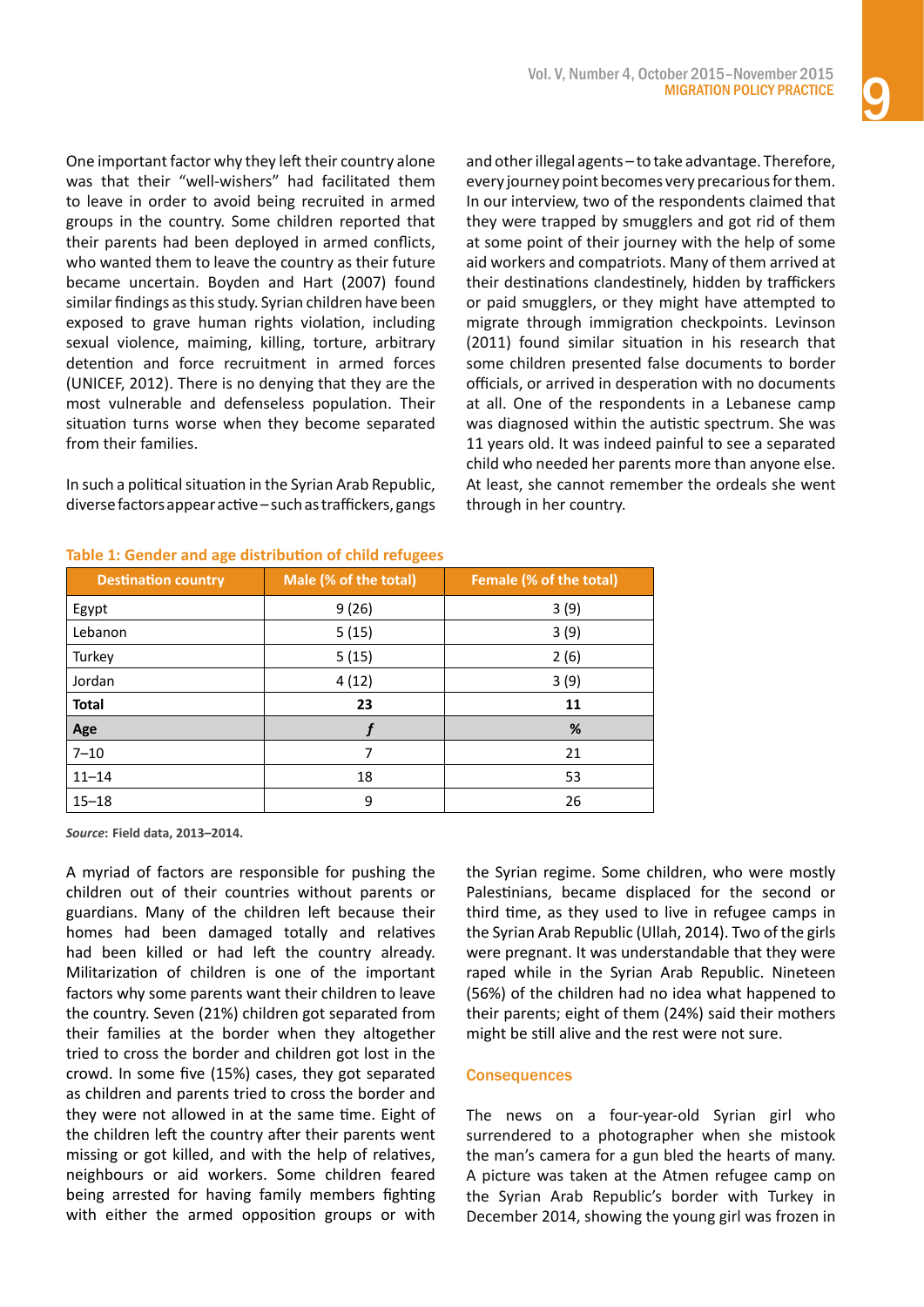fear with her arms raised and her lips tightly pursed. These children are distressed, shocked, tired, hungry, wounded and uncertain about what to do. They carry multiple psychological and physical burdens such as anxiety from separation and the traumatic experience they have suffered in their countries and en route. This means that they demand specialized protection, which may include psychological rehabilitation, health and other basic needs, education, food security and safety. It is like they fell from one kind of vulnerability in their own county to another kind in the destination country. This study found that most of the children, apart from separation anxiety, still felt unsafe.

In their traumatic experiences model, Fazel and Stein (2002) mentioned three stages in the whole process of migration of refugees and the degree of trauma at different levels. First is in their country of origin, where they experience considerable trauma of varied kinds and levels, which forces them to flee their homes, and where they experience exposure to war or combat and hence witness violence, torture, and losses of close family and friends. The second stage is during the flight to safety, meaning on the way to destinations whereon they can face further vulnerabilities. It can take many months, and can expose the refugees to more life-threatening dangers. Refugee children at these times experience separation from parents, either by accident or as a strategy to ensure their safety. The last stage is in the resettling country. At this level, refugees face additional difficulties, primarily because they have to prove their asylum claims and also try to integrate into a new environment (Ullah, 2014; see also Amnesty International, 1996).

One respondent (about 13 years old) from the Jaatari refugee camp in Jordan was shedding tears when he was sharing what he experienced in his country of origin and in the destination. He wasleft alone for two days on debris of their damaged house after hisfather was killed and mother went missing.

"I thought I was dying. I wanted to shout but was scared of shouting. I guess I fainted. I discovered myself in a kiosk where one person offered me a piece of bread and water. I followed them. They helped me a lot. I am here. I am not sure where is my mother…."

Another respondent (about 14 years old) in Egypt shared how she was injured when their home was destroyed by bombing. She raised her pyjama to show the scar on her leg. She is staying with a family that was from the Syrian Arab Republic. But they did not know each other before. The woman who was taking care of her whispered with anxiety to the interviewer that the teenager was pregnant. Her pregnancy was the reason for her headache. The woman realized that the girl had been raped in the Syrian Arab Republic.

The displacement of these children has taken a tremendous toll on them. One boy, 11 years of age, who arrived a couple of weeks at the Jaatari camp in Jordan, was still crying and looking for his parents. During the interview [taken after two months of his arrival], he looked very blank and pale. He perhaps thought we were there to take him back to his parents. He started crying when we left after the interview was over.

"Where are my parents? My younger brother? I want to go home...."

Among the respondents in Egypt, two of them were brothers. They were fortunate enough to be leaving together from the Syrian Arab Republic. They ended up in Egypt with the help of aid workers and are being taken care of by an international NGO. They have already started their schooling though they lost one year while in the Syrian Arab Republic. One respondent (11 years old) in Turkey mentioned that he never thought that he would survive. He was in his school in the Syrian Arab Republic. Suddenly, the school compound became vey dark. People were running in every direction. He was run over in stampede and he was discovered in a local hospital. His parents did not come to see him though some school teachers did. The day before he was released from the hospital, his relatives told him that his parents had been killed.

"...I wanted to kill myself. I fled my relative's house and hovered around for a couple of days. I cried and shed tears on the streets. I realized many people were leaving the country. I joined them. On the way so many times we were intercepted by armed people. We were released though. I knew that the trip would be dangerous and that I might die on the road, but if I stayed home, I was certain to die...."

Their vulnerabilities are a result, in part, of their dependence on adults. Since they are physically and psychologically weaker than adults, they count on adults for care and protection (Ullah and Ragsag, 2008; Enenajor, 2008). Most children were already psychologically traumatized because of what they had witnessed: killing, violence and being uprooted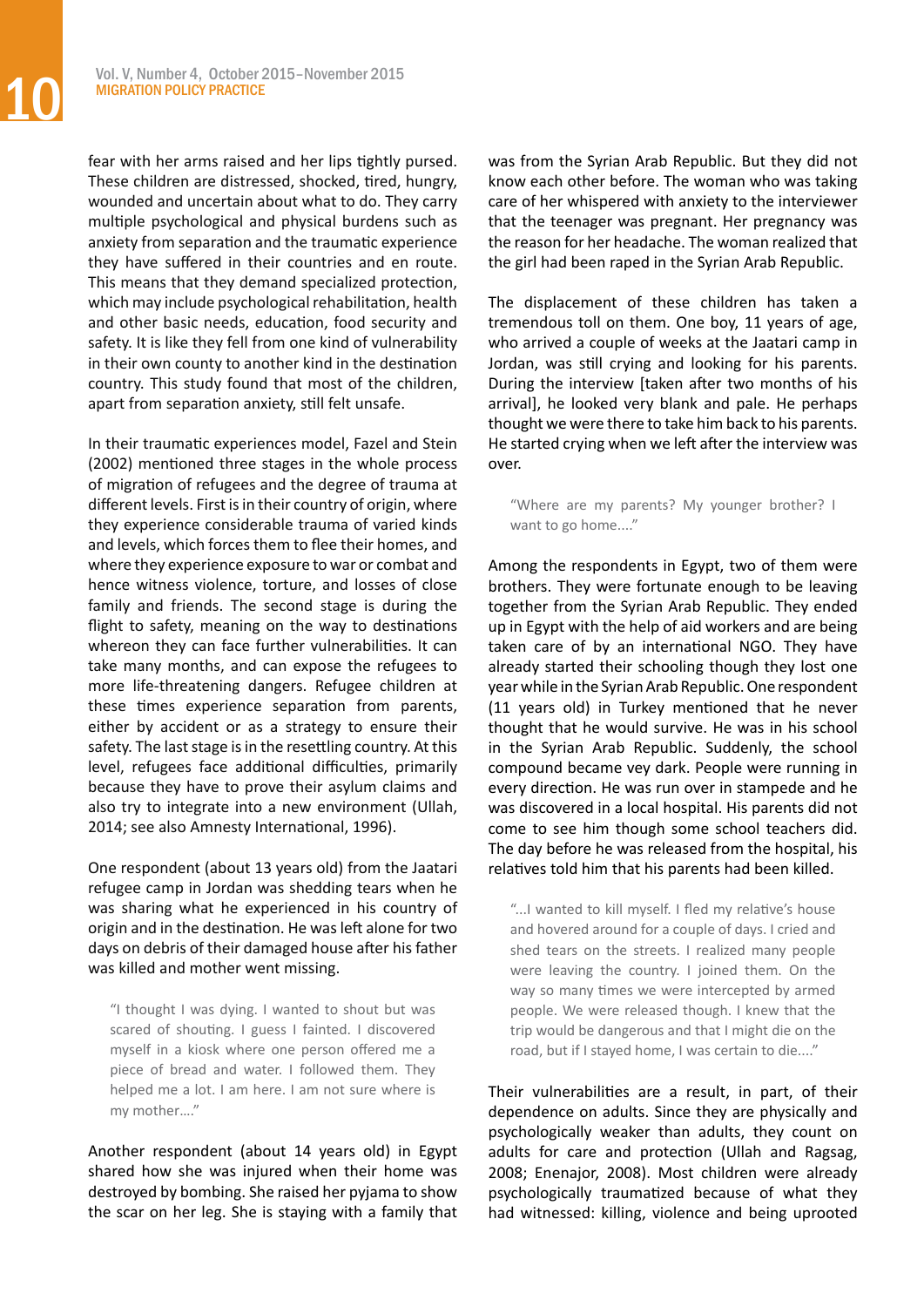(Ajdukovic and Ajdukovic, 1993). Refugee girls are even more vulnerable than refugee boys. This is originated from the cultural and social contexts in the region where girls are less valued than boys. As a result, girls are more often subject to neglect and abuse, including sexual abuse, assault and exploitation (UNHCR, 2012; Koser, 2000).

There are many instances of adolescent girls being conscripted into armies to look after the troops in more ways than just cooking and cleaning. Rape as a crime of war is not restricted to adult women. One respondent in Lebanon (girl of 12 years old) still shivers when she is reminded of her past days in the Syrian Arab Republic. She was abducted and forced to join a combatant group. During her training, she was raped many times. She is still suffering trauma.

"...I was beaten up routinely and mercilessly. I cried and cried. I cried to go to my parents. I was released at some point and I rushed to the direction of our home. But I was unable to locate anything. Then some people brought me here...."

Refugee children suffer from the effects of coming from a war zone and of adjusting to an unfamiliar culture. There is evidence that refugee children are at significant risk of developing psychological disturbance, as they are subject to a number of risk factors. Figure 1 provides a framework for conceptualizing these risk factors. Most of the children were still anxious, saddened and physically weak. Moreover, consistent research findings show that as the number of risk factors accumulates for children, it is more likely that they would develop psychological disturbance dramatically (Fazel and Stein, 2002).

#### **Figure 1: Vulnerability of child refugees**



"...we are really not sure how they are going to cope with what they experienced in their such a young age. If they ever meet their parents, we hope they can forget the scar they had in their mind and heart...."

"...I was having fever. I was given a few cookies, a banana and a bottle of water. I was not sure about the location where I was taken. I asked for medicine but none paid heed to me. They were talking to themselves that I had temperature because I was scared. I had a few sips of water and fell sleep.

Around midnight, I was raped. The day after, I was raped. While training was going on, rape happened on a regular basis. A few months I was kind of captive. One day the house we were staying was captured by military (perhaps government!). Most combatants were killed and I was rescued. I pleaded them that they help return to my home. They did not listen to me. They left me on the side of a street far way from the place I was rescued. I followed the people walking toward somewhere! Here I am now...."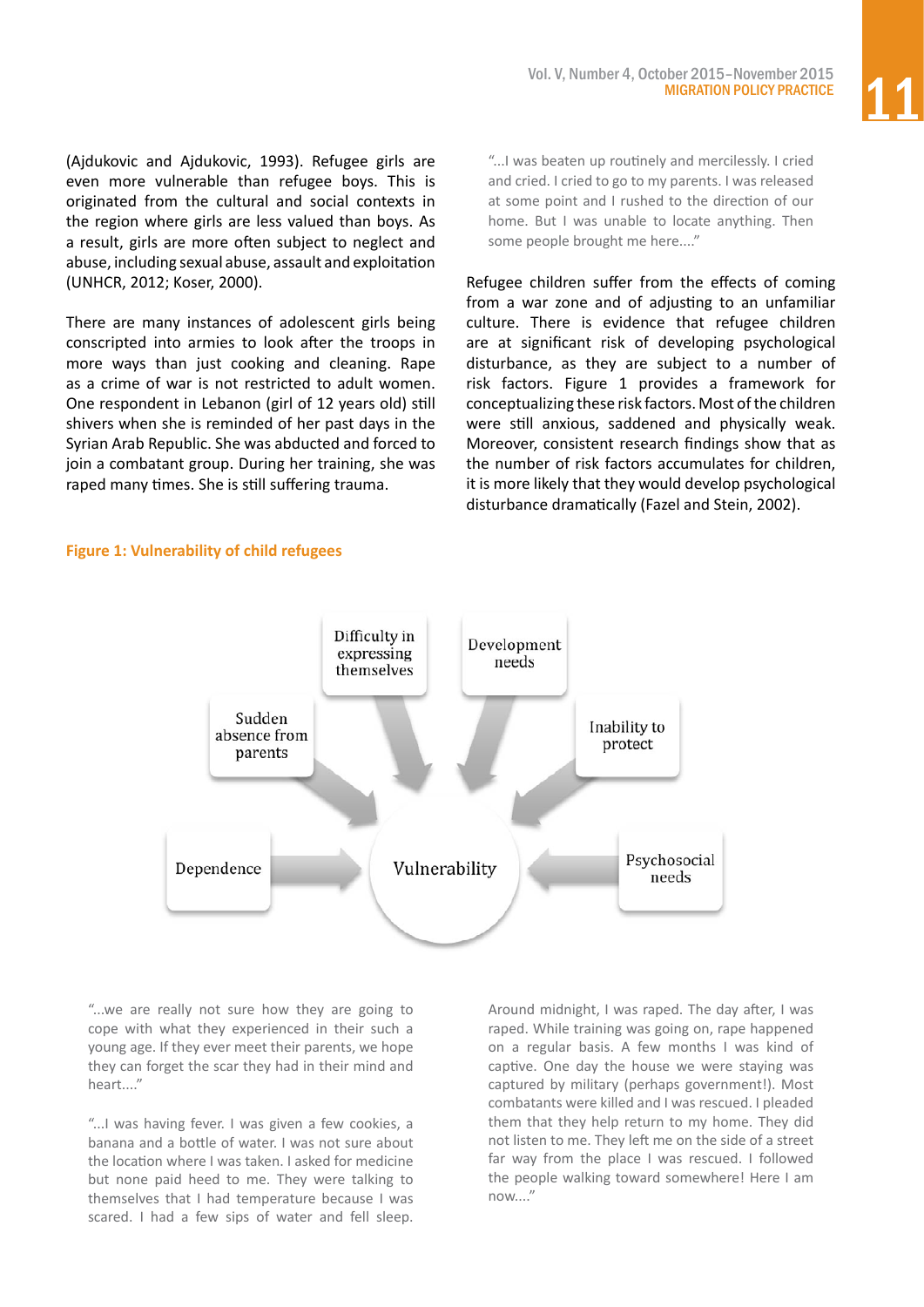One aid worker who rescued a 10-year-old unaccompanied boy shared his experience with the boy. The boy was lamenting as he remembered his lost sister, though he was physically well and was eating well. He managed to escape the strife. He was found to be talking on his own about his sister.

"...I am not sure where my sister is. She was only 5 years old in 2013. We used to play together. I do not know...."

"When we picked her she was hungry, dehydrated and exhausted. She was not talking but looking in the blank. I rushed her to a doctor who suspected that she was raped. That traumatized her. Doctor checked and confirmed that she was raped. She was shy of disclosing the fact. She needed medical treatment, psychological support and at the same time we had to ensure her that we were her close ones. I tried to make her understand that she needed treatment for that. She began to cry. As time passed, she was getting better but still out of her mind."

#### **Conclusion**

There are no precise figures about how many have left without any parent or adult relatives and how many of these children have lost a parent, have been orphaned or have finally reunited at some point of time with their families. Separations continue to occur in the case of Syrian children fleeing violence. Separation from family brings devastating consequences to children. These children are from a wide range of socioeconomic background with different religious and cultural orientations. It is obviously difficult for the organization providing care and services to handle such issues when the inflow of refugees is huge. They have suffered both physical and psychological baggage.

Some of the children were reported to have been tortured and raped; some children got pregnant as a result of being raped. Some children became conflict orphans and left the Syrian Arab Republic. Some reported that they became separated or unaccompanied from their parents or relatives while crossing the border in the mass exodus. Some parents were arrested in the Syrian Arab Republic by the Government. Some children were left alone by their relatives on the border in order to avoid violence, and some were smuggled. These facts demand that international organizations, aid workers and UNHCR

take all these facts into consideration to better address the cause of the children. The orphans and children of economically poor families became the target of the combatants to recruit in armed groups, though some children volunteered to join for survival. They were used in support functions such as cooks, porters, messengers and spies of armed groups. At some point, some of them managed to flee.

In refugee camps at least there are health services, schools and psychological rehabilitation services available. However, in Egypt there are no refugee camps. Unaccompanied children are taken care of by some Syrians who have settled in Egypt. These children of course are entitled to international protection under a range of international human rights instruments (Halvorsen, 2005). A lot of efforts are being made by UNHCR, UNICEF, IOM, and other international NGOs such as the ICRC and MSF, as well as national agencies, to address the protection needs of separated and unaccompanied children in and from the Syrian Arab Republic. It is still quite insufficient.

Children's best interest should receive the top priority whenitcomestorefugeechildren,andallneighbouring countries irrespective of their political interest should share the responsibility of children fleeing conflict. If children are without family protection, they are at greater risk of being exploited and abused, and may find it hard to cope. Therefore, organizations working for this vulnerable group should concentrate their efforts on the purpose of reunifying unaccompanied and separated children with their parents, where possible, and on providing protection and alternative care in the meantime. At least, they should be cared for by their extended families, and when this is not possible, by neighbours, friends or other substitute families, rather than in institutions. $\blacksquare$ 

#### **References**

Ajdukovic, D. and M. Ajdukovic

1993 Psychological well-being of refugee children. *Child Abuse and Neglect,* 17:843– 854.

Amnesty International

1996 Children at risk of torture, death in custody and "disappearance". Amnesty International, London.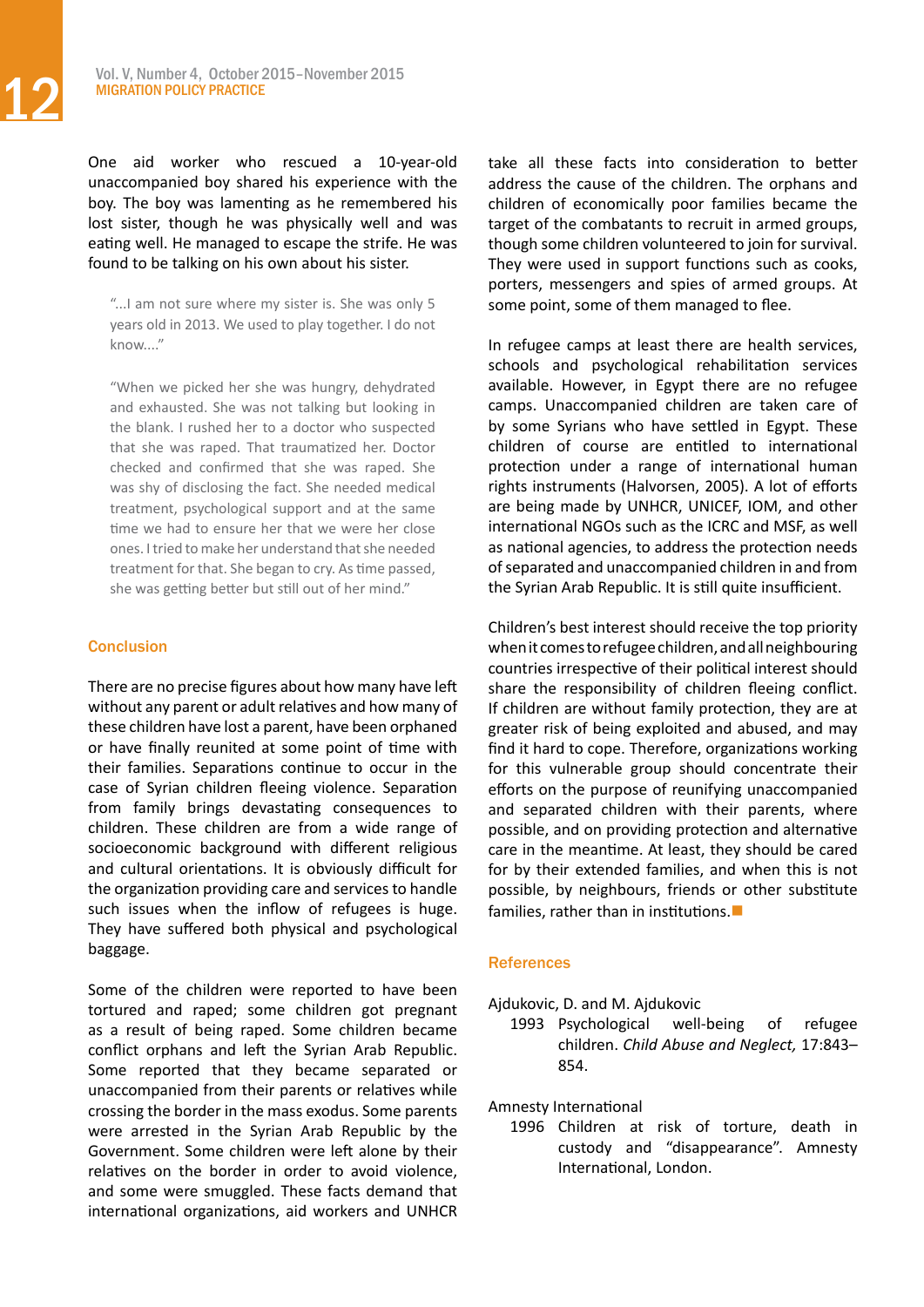#### Andersson, H.E. et al.

2005 The asylum-seeking child in Europe: An introduction. In: *The Asylum-seeking Child in Europe* (H.E. Andersson et al., eds.). Centre for European Research, Göteborg University, Göteborg, Sweden.

#### Ayotte, W.

1999 *Supporting Unaccompanied Children in the Asylum Process.* Save the Children, London.

#### Boyden, J. and J. Hart

2007 The statelessness of the world's children: Editorial introduction*. Children and Society*, 21(2007):237–248.

#### Darwisheh, H.

2013 Syria and the Arab Spring: Unraveling the road to Syria's protracted conflict. *Issue Brief* No. 44, 18 January. The Asan Institute for Policy Studies, Seoul.

#### Enenajor, A.

2008 Rethinking vulnerability: European asylum policy harmonization and unaccompanied asylum seeking minors. University of Toronto, Toronto, Ontario.

#### Fazel, M. and A. Stein

2002 The mental health of refugee children. *Archives of Disease in Childhood*, 87:366– 370.

#### Hinnebusch, R.

2008 Modern Syrian politics. *History Compass,*  6(1):263–285.

#### Kinch, T.

2008 Linking invisibility and vulnerability: Protecting refugee children from Bhutan to Nepal. In: *Listening to Asia from the Atlantic: Migrants, Trafficked and Refugee Populations* (AKM. A. Ullah and A. Ragsag, eds.). VDM Publications, Bonn, pp. 63–72.

#### Kohli, R.K.S.

2007 *Social Work with Unaccompanied Asylum-Seeking Children.* Palgrave Macmillan, Basingstoke.

#### Koser, K.

2000 Asylum policies, trafficking and vulnerability. *International Migration*, Special Issue(1):91–111.

#### Levinson, A.

2011 Unaccompanied immigrant children: A growing phenomenon with few easy solutions. Feature, January 24. Migration Policy Institute, Washington, D.C.

#### Orhan, O.

2015 *Effects of the Syrian Refugees on Turkey*. ORSAM Report No. 195. Center for Middle Eastern Strategic Studies, Ankara.

#### International Rescue Committee (IRC)

2013 *Cross-sectoral Assessment of Syrian Refugees in Urban Areas of South and Central Jordan*. IRC Jordan Country Programme. IRC, Amman.

#### Halvorsen, K.

2005 Alone and far from home: Are separated refugee children adequately protected? *Human Rights Review*, 7(1):76–91.

#### Touzines, [K](http://ijrl.oxfordjournals.org/search?author1=Kristina+Touzines&sortspec=date&submit=Submit).

2007 Unaccompanied minors: Rights and protection. *International Journal of Refugee Law*, 19(4):779–782.

#### Ullah, AKM. A.

- 2011 Forced or development induced displacement? Occupied Palestinian Territories and international conscience. *Journal of Internal Displacement*, 1(1):5–17.
- 2014 *Refugee Politics in the Middle East and North Africa: Human Rights, Safety and Identity*. Palgrave Macmillan, London and New York.

#### Ullah, AKM. A. and A. Ragsag (eds.)

2008 *Listening to Asia from the Atlantic: Migrant, Trafficked and Refugee Populations*. VDM Publications, Bonn.

(Office of the) United Nations High Commissioner on Refugees (UNHCR)

2012 A Framework for the Protection of Children. UNHCR, Geneva. Available from [www.](http://www.unhcr.org/50f6cf0b9.html) [unhcr.org/50f6cf0b9.html](http://www.unhcr.org/50f6cf0b9.html)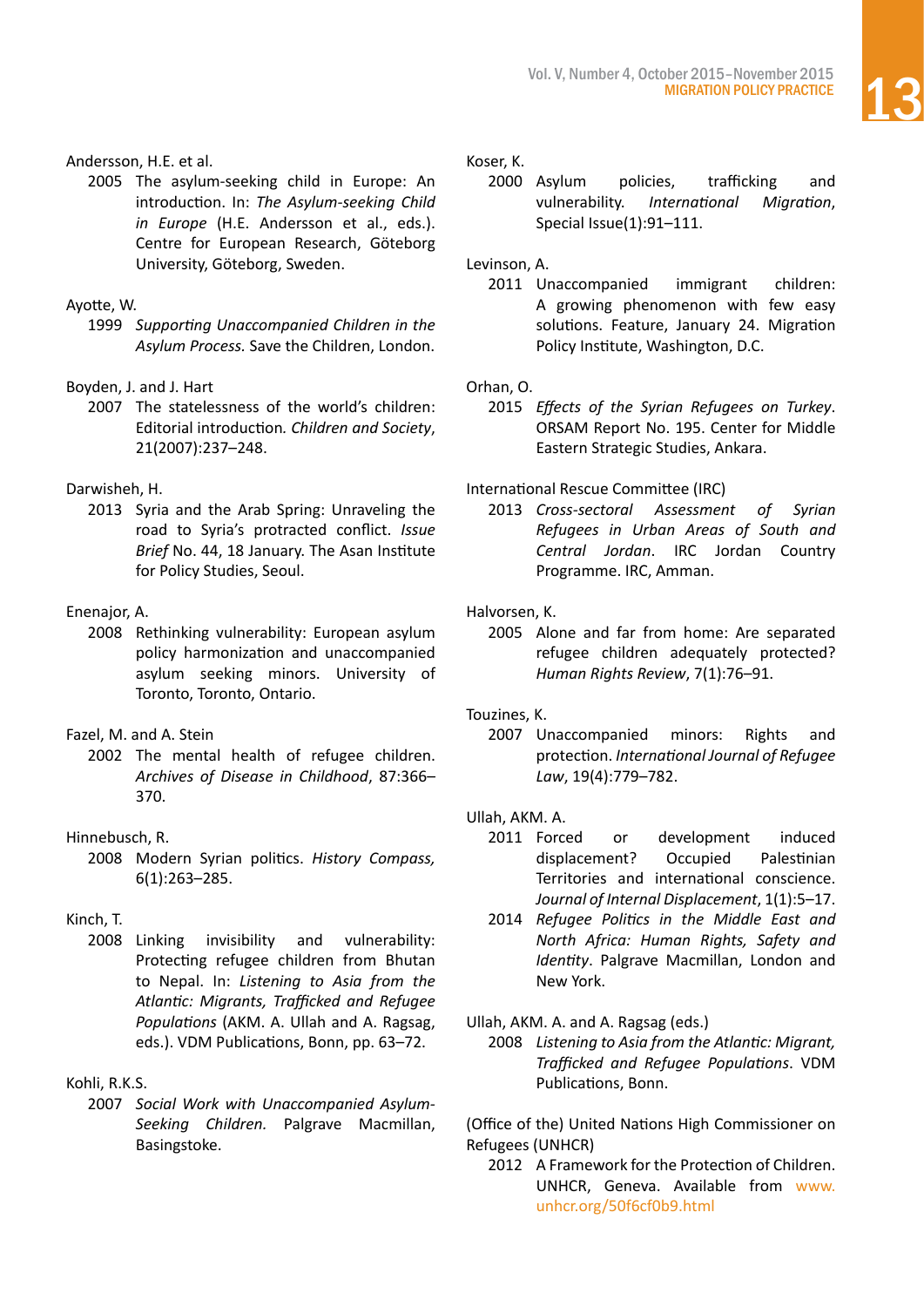2014 World Refugee Day: Global forced displacement tops 50 million for first time in post-World War II era. 20 June, News Stories, UNHCR. Available from [www.unhcr.](http://www.unhcr.org/53a155bc6.html) [org/53a155bc6.html](http://www.unhcr.org/53a155bc6.html)

2015 Syria Regional Refugee Response. Interagency Information Sharing Portal. UNHCR, Ankara.

2015 Worldwide displacement hits all-time high as war and persecution increase. 18 June, News Stories, UNHCR. Available from [www.](http://www.unhcr.org/558193896.html) [unhcr.org/558193896.html](http://www.unhcr.org/558193896.html)

United Nations Children's Fund (UNICEF)

2012 Syria refugee crisis requires urgent funding to scale up response for children – UNICEF. 29 June, News Note, UNICEF. Available from [www.unicef.org/media/media\\_65196.html](http://www.unicef.org/media/media_65196.html)

- 2013 *Syria's Children: A Lost Generation? Crisis report March 2011–March 2013*. UNICEF, Amman.
- 2014 Silent threat emerging among Syrian refugee children in Lebanon. Press release, 25 February.

World Health Organization (WHO)

2013 Increasing health vulnerability with over 780 000 Syrian refugees in Lebanon. WHO, Geneva.

"Children's best interest should receive the top priority when it comes to refugee children, and all neighbouring countries irrespective of their political interest should share the responsibility of children fleeing conflict."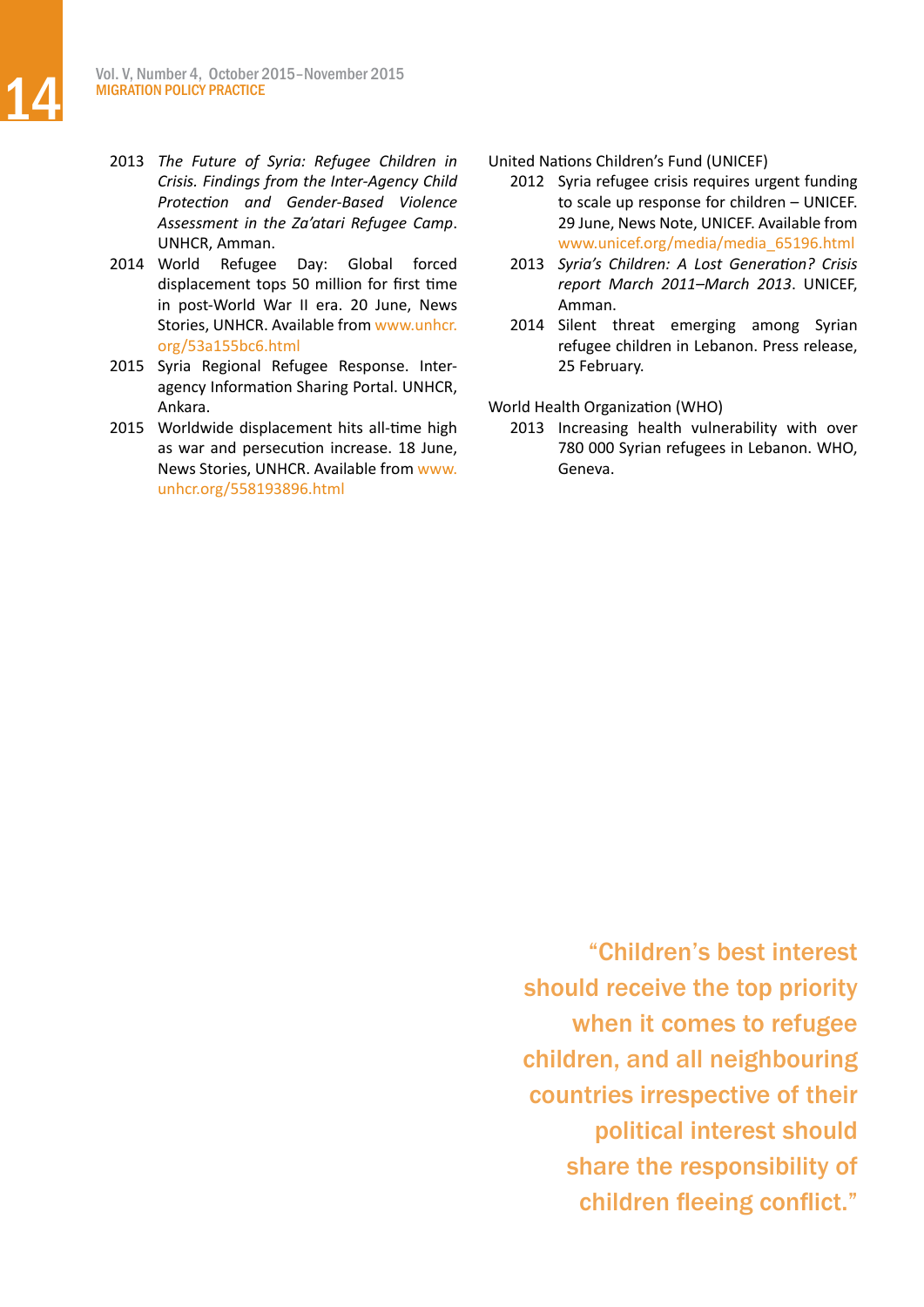

<span id="page-14-0"></span>

### Missing in action: The unused temporary protection directive

*Joanne van Selm<sup>1</sup>*

The massive arrivals of Syrians and other asylum-<br>seekers and immigrants in Europe in 2015 need<br>no reference or description. Not since the<br>height of the Bosnia crisis in 1992 and the chaos of he massive arrivals of Syrians and other asylumseekers and immigrants in Europe in 2015 need no reference or description. Not since the the Kosovo crisis in 1999 have refugees and migrants heading in large numbers towards the European Union (EU) received such media coverage or such a mixed reception: humanitarianism and the desperate desire to help on the one hand, and cautious regard to the strength of the right-wing anti-immigrant parties on the other. Although each time it all seems new, actually Europe has been here before. The major differences now are the post-9/11 world of not only heightened security concerns but also legitimate pause for consideration of ISIS or other groups with terrorist intent, and the fact that politicians and populations have the knowledge and experience of the previous crises and have been making efforts to work collectively on asylum and immigration in the EU since the early 1990s.

The reception of asylum-seekers, arriving as they are in what has long been termed a "mixed flow", has been cast by many as a "shambles",<sup>2</sup> with starkly divergent approaches and neither any measures to stem the flows (by working to remove the protection need) nor any clear actions to have arrivals organized in a more effective and humane way (a category into

1 Joanne van Selm is Associate Director of Research at Eurasylum Ltd. She was co-editor of the *Journal of Refugee Studies* for 10 years until 2011, and has taught at Georgetown University and the University of Amsterdam. She was previously at the Migration Policy Institute in Washington, D.C., and edited the volume Kosovo's Refugees in the EU published by Continuum in 2000.

2 See, for example, S. Ardittis, "How can refugees be fairly distributed among member states?", EurActiv, 17 September 2015, available from [www.euractiv.com/sections/justice](http://www.euractiv.com/sections/justice-home-affairs/how-can-refugees-be-distributed-fairly-among-eu-member-states-317713)[home-affairs/how-can-refugees-be-distributed-fairly](http://www.euractiv.com/sections/justice-home-affairs/how-can-refugees-be-distributed-fairly-among-eu-member-states-317713)[among-eu-member-states-317713;](http://www.euractiv.com/sections/justice-home-affairs/how-can-refugees-be-distributed-fairly-among-eu-member-states-317713) A. MacDonald, "EU leaders scramble to halt refugee shambles", *Reuters*, 18 September 2015, available from [www.reuters.com/](http://www.reuters.com/article/2015/09/18/us-europe-migrants-eu-shambles-insight-idUSKCN0RI0OO20150918) [article/2015/09/18/us-europe-migrants-eu-shambles-insight](http://www.reuters.com/article/2015/09/18/us-europe-migrants-eu-shambles-insight-idUSKCN0RI0OO20150918)[idUSKCN0RI0OO20150918;](http://www.reuters.com/article/2015/09/18/us-europe-migrants-eu-shambles-insight-idUSKCN0RI0OO20150918) S. Kent, "Slovakia threatens EU exit over migrant policy shambles", Breitbart, 8 October 2015, available from [www.breitbart.com/london/2015/10/08/](http://www.breitbart.com/london/2015/10/08/slovakia-threatens-eu-exit-migrant-policy-shambles/) [slovakia-threatens-eu-exit-migrant-policy-shambles/](http://www.breitbart.com/london/2015/10/08/slovakia-threatens-eu-exit-migrant-policy-shambles/)

which building fences is hard to place).<sup>3</sup> Although the European Commission, led on this issue by First Vice President Frans Timmermans, has made strenuous efforts to coordinate among Member States, the focus, since the Dublin Regulation clearly broke down, has been on compulsory quotas for relocation of asylum-seekers and those found to be in need of protection. The resulting image has been one of an inability to manage not only the asylum arrivals but also the European integration process with regard to borders and movement (and that coming hot on the heels of the euro crisis).

It is likely that nothing could have provided a truly easy path to assessing the claims of Syrian and other asylum-seekers on the scale of arrivals between April and October (and significant arrivals continue as in autumn 2015, unlike in previous years, the boats keep on departing, in spite of deteriorating weather). However, one directive that the EU Member States decided on back in 2001, when they numbered only 15, and were in the relatively early stages of harmonizing their asylum and immigration policies, could have been – and indeed still could be – put into effect to give at the very least the appearance of a group of States that can be pragmatic and deal with a situation that, like it or not, they will have to manage. Applying the Temporary Protection Directive (TPD) sooner would have made a statement about unity, the value of work already done, and confidence in solidarity and the asylum system to face the future. As it is, the TPD has not (yet) been implemented, and we can only wonder why that is the case.

#### Back to the future: What was Temporary Protection and what did it become?

During the 1990s, a major topic in the refugee world was about access to protection: whether Bosnians and Kosovars were in a situation that matched the understanding of the 1951 Convention definition.

<sup>3</sup> D. Robinson, S. Wagstyl and J. Shotter, "Austrian and German tensions flare over migrant crisis", *Financial Times*, 28 October 2015, available from [www.ft.com/intl/cms/s/0/a7089b2a-](http://www.ft.com/intl/cms/s/0/a7089b2a-7d5d-11e5-98fb-5a6d4728f74e.html#axzz3rlXwRUaC)[7d5d-11e5-98fb-5a6d4728f74e.html#axzz3rlXwRUaC](http://www.ft.com/intl/cms/s/0/a7089b2a-7d5d-11e5-98fb-5a6d4728f74e.html#axzz3rlXwRUaC)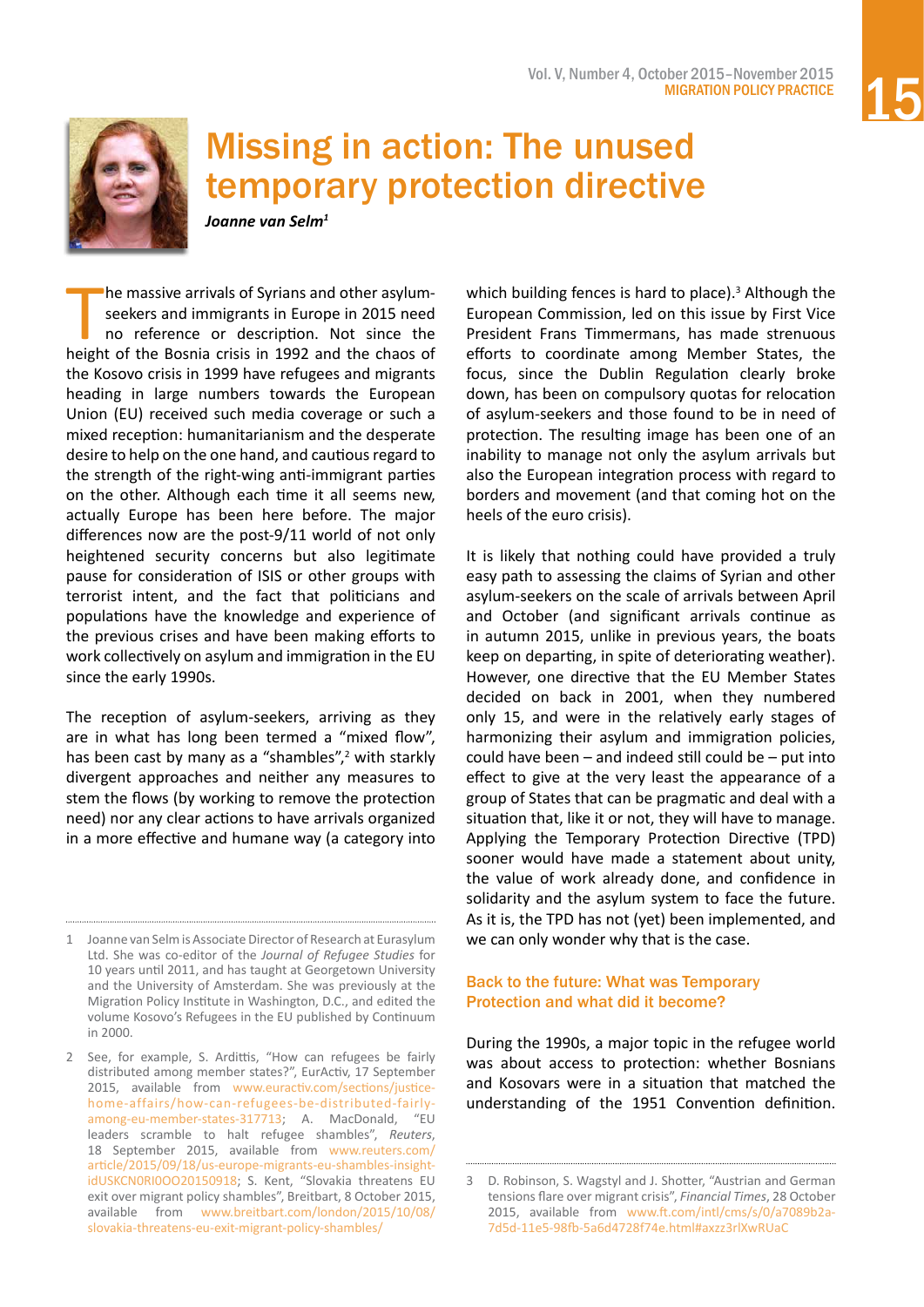The prevailing government approach was to apply the 1951 Convention strictly to people with a demonstrable, individual fear of persecution, and not to people fleeing generalized conflict or violence. Another prevailing notion was that asylum would always be permanent. It had been during the Cold War, and, as these were the first post-Cold War, European crises requiring protection for people fleeing their reach, it was assumed that those people receiving protection would stay forever, or need great encouragement to return. What is more, the Balkan conflicts came hot on the heals of concerns that the fall of the Berlin Wall would result in significant East–West migration (which did not materialize) and at a time of upheaval in terms of understanding how European societies could integrate newcomers or indeed longer-present migrants. Multi-culturalism was waning in many places, but no new model was emerging. Much attention was therefore given to the idea of temporary protection.

Temporary Protection had history: Hungarians were protected temporarily in Austria in 1956, Czechs in 1968 and Poles in 1981, when their countries in turn became flash points of resistance to Soviet domination. The short-term protection of Indo-Chinese in Asia prior to resettlement in the 1970s and 1980s was another example, and the United States also already had a Temporary Protected Status covering individuals from specified countries and groups for a limited period.4

The new model of temporary protection as it emerged in the 1990s in Europe was more of an alternative to asylum than a short period of protection prior to resettlement or return, as those earlier models had been. Key points of discussion was how long "temporary" could really be, and the level of rights to be upheld and how they needed to relate to Convention rights. Different States developed different temporary protection policies.

By the end of the Kosovo crisis, which saw EU and other States launch a Humanitarian Evacuation Programme to (temporarily in most cases) resettle more than 50,000 Kosovars who had initially sought safety in the former Yugoslav Republic of Macedonia, several lessons had been learned. One of these was that in a time of sudden mass influxes European citizens expect their governments to stay in control. As such, being administratively on top of the situation is of great importance: processing claims to asylum with the associated potential for long-term residence is key, but staffing and systems that annually accommodate for example 10,000 applicants cannot suddenly, in the space of say three months, produce the same outcomes for upwards of 150,000 applicants.

That lesson led to the newest version of temporary protection, contained in the 2001 directive, but never yet put into practice. No longer an alternative to asylum, this model has temporary protection as a "waiting period", a time in which those in need of protection who have requested it in Europe (and come from a specified group or situation) receive protection but wait to have their individual asylum claims adjudicated. The wait could be one year, or at most two, and in the intervening period Member States have the duty to expand their administrative capacities in such a way that they can properly assess all claims once the procedures are opened. As such, temporary protection is no longer instead of asylum, it is prior to asylum adjudication (although in some situations it could, of course, be the case that the situation in a country of origin changes sufficiently for people to want to and be able to return before their asylum claims are actually processed.

The TPD provides for Member States to agree, by qualified majority, to a Commission proposal that a named national group should qualify for temporary protection starting from a specified date. An estimate of the numbers needs to be made, and, under the solidarity section of the directive, Member States should say how many temporary protection places they can offer. Funding is available under the European Refugee Fund, and when capacity according to the initial agreement is reached, the Directive stipulates that the Commission should return to the Council to seek more places and offer more funding.

<sup>4</sup> See: J. van Selm-Thorburn, *Refugee Protection in Europe: Lessons of the Yugoslav Crisis* (Kluwer, 1998).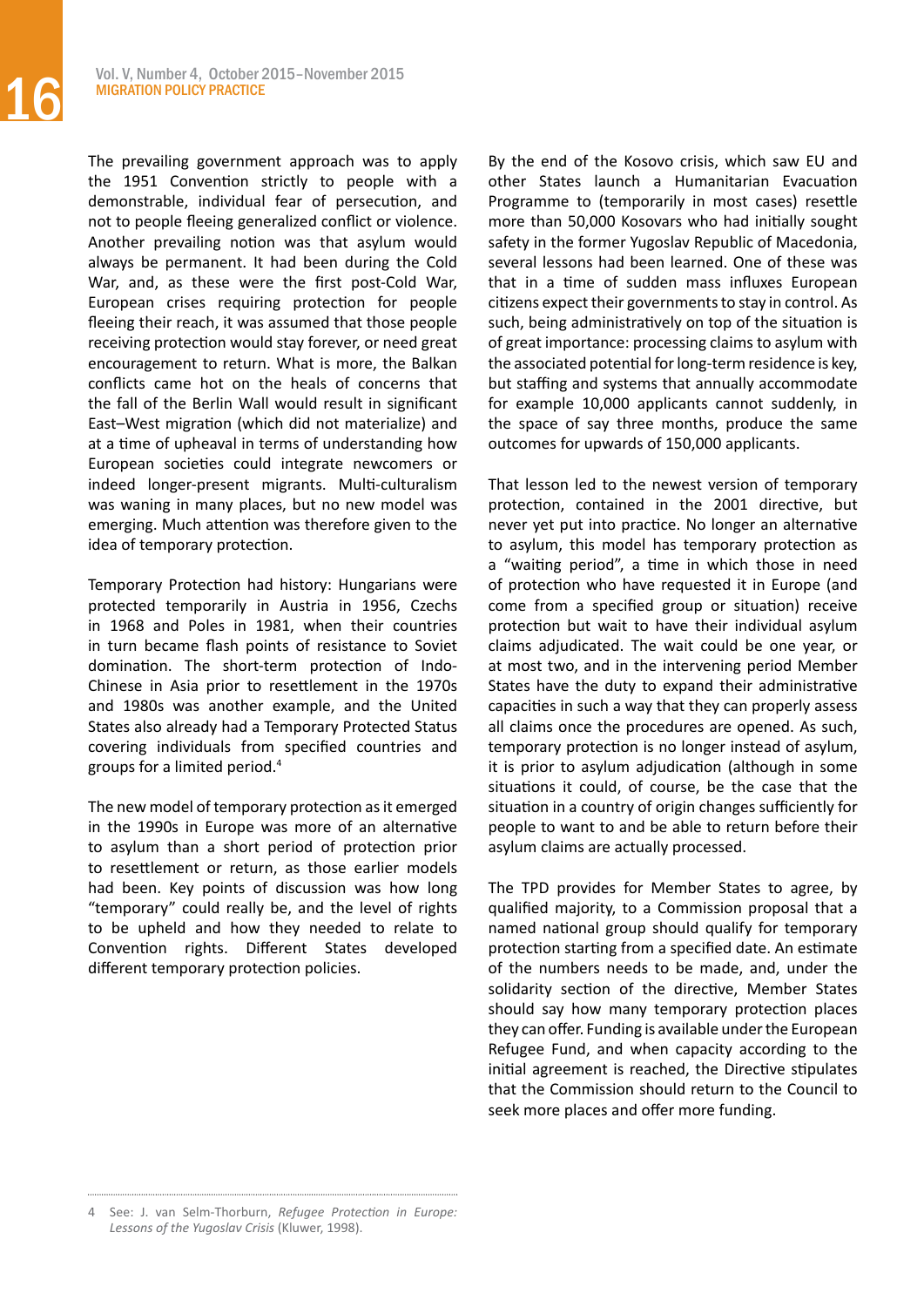The 2001 TPD<sup>5</sup> was a direct product of the 1990s: a result of experience with protection for Bosnians and Kosovars, and a very early outcome of the EU efforts to harmonize their asylum and immigration policies, which officially started in 1992. It has been on the books for 14 years, but it is never used. States and the Commission have suggested its use on at least two occasions – for Afghans in 2001, $6$  although that was a preemptive suggestion and there was no mass influx, and more broadly in 2012, when discussion was triggered during the Arab Spring, although again, no decision was taken and the Directive was not implemented.7

In May 2015, the Commission apparently did consider its application, but never tabled it, and more recently the Czech Government is reported to have considered it, but not made the suggestion concrete. $8$  A handful of non-governmental organizations and academics have raised the question of whether it ought to be used for Syrians over the past three years.<sup>9</sup> In late October 2015, UNHCR Assistant High Commissioner

- 7 M. Garlick and J. van Selm, "From commitment to practice: The EU response", *Forced Migration Review*, No. 39, North Africa and Displacement 2011–2012, June 2012. Available from [www.fmreview.org/en/north-africa/garlick-vanselm.pdf](http://www.fmreview.org/en/north-africa/garlick-vanselm.pdf)
- 8 L. Bednárová, "Prague abandons plans to sue EU over refugee quotas", EurActiv, 25 September 2015. Available from [www.euractiv.com/sections/justice-home-affairs/prague](http://www.euractiv.com/sections/justice-home-affairs/prague-abandons-plan-sue-eu-over-refugee-plan-317982)[abandons-plan-sue-eu-over-refugee-plan-317982](http://www.euractiv.com/sections/justice-home-affairs/prague-abandons-plan-sue-eu-over-refugee-plan-317982)
- 9 See, for example: J. van Selm, "Temporary protection: EU had a plan for migrant influx", EU Observer, 14 October 2015, available from <https://euobserver.com/opinion/130678>; M. Ineli-Ciger, "The missing piece in the European agenda on migration: The Temporary Protection Directive", EU Law Analysis blogspot, 8 July 2015, available from [http://](http://eulawanalysis.blogspot.com/2015/07/the-missing-piece-in-european-agenda-on.html) [eulawanalysis.blogspot.com/2015/07/the-missing-piece](http://eulawanalysis.blogspot.com/2015/07/the-missing-piece-in-european-agenda-on.html)[in-european-agenda-on.html](http://eulawanalysis.blogspot.com/2015/07/the-missing-piece-in-european-agenda-on.html); C. Orchard and D. Chatty, "High time for Europe to offer temporary protection to refugees from Syria?" Open Democracy, 2 October 2014, available from [www.opendemocracy.net/can-europe-make](https://www.opendemocracy.net/can-europe-make-it/cynthia-orchard-dawn-chatty/high-time-for-europe-to-offer-temporary-protection-to)[it/cynthia-orchard-dawn-chatty/high-time-for-europe-to](https://www.opendemocracy.net/can-europe-make-it/cynthia-orchard-dawn-chatty/high-time-for-europe-to-offer-temporary-protection-to)[offer-temporary-protection-to](https://www.opendemocracy.net/can-europe-make-it/cynthia-orchard-dawn-chatty/high-time-for-europe-to-offer-temporary-protection-to); Human Rights Watch, "EU: Provide protection for Syrian refugees, allow access to EU territory, step up assistance in region", 23 December 2012, available from [www.hrw.org/news/2012/12/23/eu-provide](https://www.hrw.org/news/2012/12/23/eu-provide-protection-syrian-refugees)[protection-syrian-refugees](https://www.hrw.org/news/2012/12/23/eu-provide-protection-syrian-refugees)

for Protection Volker Türk indicated in an interview with the European Council on Refugees and Exiles that he considered the conditions for activation of the Directive to have been met (although he would like to see stronger solidarity conditions attached).<sup>10</sup>

#### Why not implement the Temporary Protection Directive?

There is thus an EU agreement already in place that does pretty much all the Commission is currently asking for, without referring to that agreement at all. Now the influx is large, and the Syrian component can be clearly identified as having specific protection needs. The question is: Why not implement this directive?

- Why push for compulsory quotas rather than use a directive that includes voluntary relocations?
- Is the TPD somehow insufficient in terms of either protection or collective, integrated EU action?
- While hindsight says the TPD could usefully have been applied as of June or July 2015, or even earlier, is it, by October 2015, too late to activate it?

The European Commission and some key Member States seem to have decided that compulsory quotas are the way to go. By the end of October 2015, it is not clear that even a qualified majority decision in September<sup>11</sup> was sufficient to make any Member State quickly live up to their new numerical obligations (by 25 October, it was reported that only about 700 places for refugee relocation had actually been offered, as opposed to  $160,000$  promised).<sup>12</sup> It could well be that the political decision to push for mandatory quotas for relocation is and was an effort to create an opportunity out of a challenge. There had been no EU

<sup>5</sup> Council Directive 2001/55/EC of 20 July 2001 on minimum standards for giving temporary protection in the event of a mass influx of displaced persons and on measures promoting a balance of efforts between Member States in receiving such persons and bearing the consequencesthereof,OfficialJournal L 212 , 07/08/2001 P. 0012-0023. Available from [http://eur](http://eur-lex.europa.eu/legal-content/EN/TXT/?uri=celex:32001L0055)[lex.europa.eu/legal-content/EN/TXT/?uri=celex:32001L0055](http://eur-lex.europa.eu/legal-content/EN/TXT/?uri=celex:32001L0055)

<sup>6</sup> Conclusions adopted by the Council (Justice and Home Affairs), Brussels, 20 September 2001, SN 3926/6/01 REV 6, paragraph 30.

<sup>10</sup> ECRE interviews Volker Türk: "We should not forget history when addressing current challenges", 23 October 2015, available from [www.ecre.org/component/content/article/70](http://www.ecre.org/component/content/article/70-weekly-bulletin-articles/1233-ecre-interviews-volker-tuerk-we-need-to-remember-why-asylum-was-so-necessary-when-it-was-first-instituted-and-why-it-is-so-necessary-now.html) [weekly-bulletin-articles/1233-ecre-interviews-volker-tuerk](http://www.ecre.org/component/content/article/70-weekly-bulletin-articles/1233-ecre-interviews-volker-tuerk-we-need-to-remember-why-asylum-was-so-necessary-when-it-was-first-instituted-and-why-it-is-so-necessary-now.html)[we-need-to-remember-why-asylum-was-so-necessary-when](http://www.ecre.org/component/content/article/70-weekly-bulletin-articles/1233-ecre-interviews-volker-tuerk-we-need-to-remember-why-asylum-was-so-necessary-when-it-was-first-instituted-and-why-it-is-so-necessary-now.html)[it-was-first-instituted-and-why-it-is-so-necessary-now.html](http://www.ecre.org/component/content/article/70-weekly-bulletin-articles/1233-ecre-interviews-volker-tuerk-we-need-to-remember-why-asylum-was-so-necessary-when-it-was-first-instituted-and-why-it-is-so-necessary-now.html)

<sup>11</sup> D. Robinson and P. Spiegel, "EU ministers force through refugee quota plan", *Financial Times*, 22 September 2015, available from [www.ft.com/intl/cms/s/0/76c2dd9e-6111-](http://www.ft.com/intl/cms/s/0/76c2dd9e-6111-11e5-9846-de406ccb37f2.html#axzz3phAK9zaQ) [11e5-9846-de406ccb37f2.html#axzz3phAK9zaQ](http://www.ft.com/intl/cms/s/0/76c2dd9e-6111-11e5-9846-de406ccb37f2.html#axzz3phAK9zaQ)

<sup>12</sup> L. Cook, "EU lashes nations for foot-dragging on migrant pledges", *AP*, 27 October 2015, available from [http://bigstory.](http://bigstory.ap.org/article/a18a9d040f8947bfb02ff113c30424bc/eu-lashes-nations-foot-dragging-migrant-pledges) [ap.org/article/a18a9d040f8947bfb02ff113c30424bc/eu](http://bigstory.ap.org/article/a18a9d040f8947bfb02ff113c30424bc/eu-lashes-nations-foot-dragging-migrant-pledges)[lashes-nations-foot-dragging-migrant-pledges](http://bigstory.ap.org/article/a18a9d040f8947bfb02ff113c30424bc/eu-lashes-nations-foot-dragging-migrant-pledges)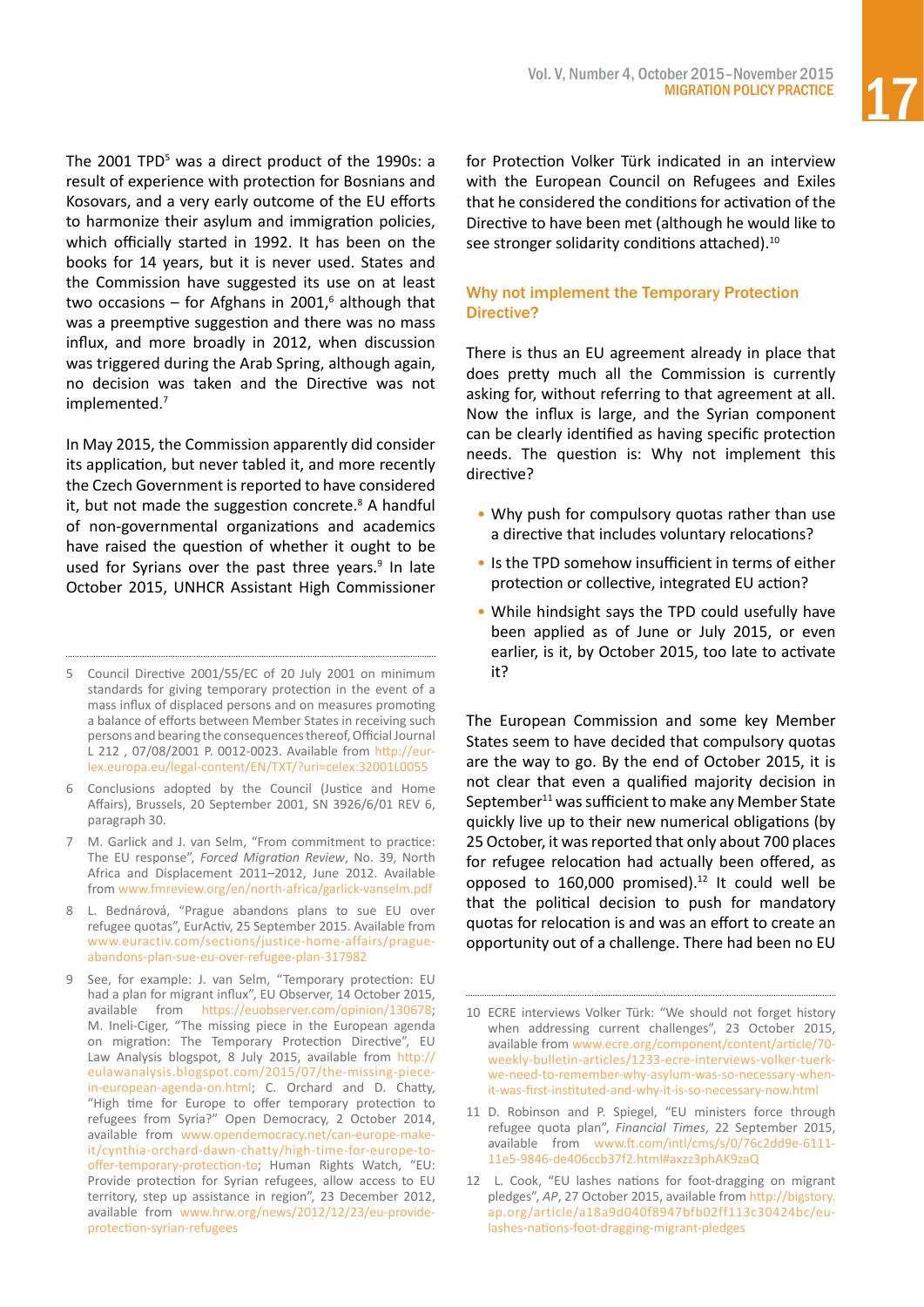decision to create a large-scale relocation approach, although relocation had been discussed often,<sup>13</sup> and piloted as the EUREMA project when Malta faced what seemed like a large influx in 2010–2012.<sup>14</sup> Yet, it is not clear that forcing quotas through in the midst of a crisis is going to create either a workable relocation policy or a long-term European coordinated effort to more effectively manage significant, or indeed lower the levels of, asylum-seeker arrivals.

One distinct difficulty with relocation by numbers (putting to one side the obvious problem when some States do not even vote for it, and object vociferously) is that the people being moved are just that – people – with rights, and a sense of autonomous decisionmaking. If the Dublin Regulation has apparently collapsed largely because it did not take the wishes of asylum-seekers into account and they kept on arriving where they wanted to arrive (and both arrivals and the collapse could also be blamed on continuing large disparities between asylum systems and outcomes), then how would relocation work? People might be willing to be moved on from the State border through which they have entered, but will they be happy with being sent to the State chosen for them? Not only are there issues of affinity and language, where family members are to be taken into account: if the asylum systems remain different in various EU Member States, then asylum-seekers are naturally going to seek to go to the place in which they believe they and their families will have the optimal chances of (rapidly) achieving status and settling into a new life.

The TPD contains language on voluntary quotas – Member States would pledge a number of places available rather than be instructed to accept a given number decided by the European Commission. It is not necessarily the case that voluntarism would work better; however, it could have the advantages of allowing the population of the receiving States to have the sense that their governing authorities have willingly, and with due consideration, made a particular offer of spaces, and give the same image of willingness to the asylum-seeker or refugee arrivals. A voluntary system also stands at least as much if not more chance, in principle, of being mutually reinforcing – somehow seeing another State do more might prompt more from others, whereas if one is told to do a certain amount the instinct is rather to try to bargain that down.

At first sight, there would seem to be no reasons to consider the TPD deficient either in terms of refugee protection (it offers an administrative pause but upholds rights and asylum space, in fact if anything it should encourage the more effective use of the asylum system) or in terms of collective EU action. In fact, not using the single instrument available, already agreed and specifically designed to address mass influx situations at the moment of the greatest influx certainly since the 1990s and potentially the greatest forced migration movement Europe has seen since World War II, would seem to be the greatest challenge to EU collective action on the asylum issue. If States have agreed on a plan, have an approach, and then those with the power to shape the EU asylum system shelve it in favour, perhaps of trying to create a compulsory system that they hope would make a more lasting impact, then the question has to be whether they are, in effect, shooting the Common European Asylum System in its proverbial foot. Logically, what could be the reason for not using a collective tool to pause asylum that needs no discussion and offers the breathing space of managing the European aspect of the movements (acting together) while addressing the very real difficulties of where to host asylumseekers, how to feed them and address issues such as education for asylum-seeker children, and instead having frequent crisis meetings and summits to come to an agreement on how to impose quotas while arguing over open or fenced-off borders?

One possibility is that the flow being as mixed as it is, involving multiple large groups of asylum-seekers (Syrians, Eritreans, Afghans), as well as people with no asylum claims, has meant that officials have considered it somehow discriminatory or unwieldy to address one section of this flow (e.g. Syrians) with temporary protection while not applying the Directive to others. However, if that were to be the concern, one could also imagine that multiple temporary protection programmes per nationality could work, for example.

<sup>13</sup> See: Ramboll/Eurasylum, Study on the Feasibility of Establishing a Mechanism for the Relocation of Beneficiaries of International Protection, JLX/2009/ERFX/PR/1005, July 2010, available from [http://ec.europa.eu/dgs/home-affairs/e](http://ec.europa.eu/dgs/home-affairs/e-library/documents/policies/asylum/common-procedures/docs/jp_final_report__final_en.pdf)[library/documents/policies/asylum/common-procedures/](http://ec.europa.eu/dgs/home-affairs/e-library/documents/policies/asylum/common-procedures/docs/jp_final_report__final_en.pdf) [docs/jp\\_final\\_report\\_\\_final\\_en.pdf](http://ec.europa.eu/dgs/home-affairs/e-library/documents/policies/asylum/common-procedures/docs/jp_final_report__final_en.pdf)

<sup>14</sup> Under EUREMA, some 262 people were relocated in the EU from Malta in 2011, while 307 were resettled to the United States. See: European Migration Network, Country Factsheet: Malta 2012, available from [http://ec.europa.eu/dgs/home](http://ec.europa.eu/dgs/home-affairs/what-we-do/networks/european_migration_network/reports/docs/country-factsheets/malta-emn-country-factsheet_en.pdf)[affairs/what-we-do/networks/european\\_migration\\_network/](http://ec.europa.eu/dgs/home-affairs/what-we-do/networks/european_migration_network/reports/docs/country-factsheets/malta-emn-country-factsheet_en.pdf) [reports/docs/country-factsheets/malta-emn-country](http://ec.europa.eu/dgs/home-affairs/what-we-do/networks/european_migration_network/reports/docs/country-factsheets/malta-emn-country-factsheet_en.pdf)[factsheet\\_en.pdf](http://ec.europa.eu/dgs/home-affairs/what-we-do/networks/european_migration_network/reports/docs/country-factsheets/malta-emn-country-factsheet_en.pdf)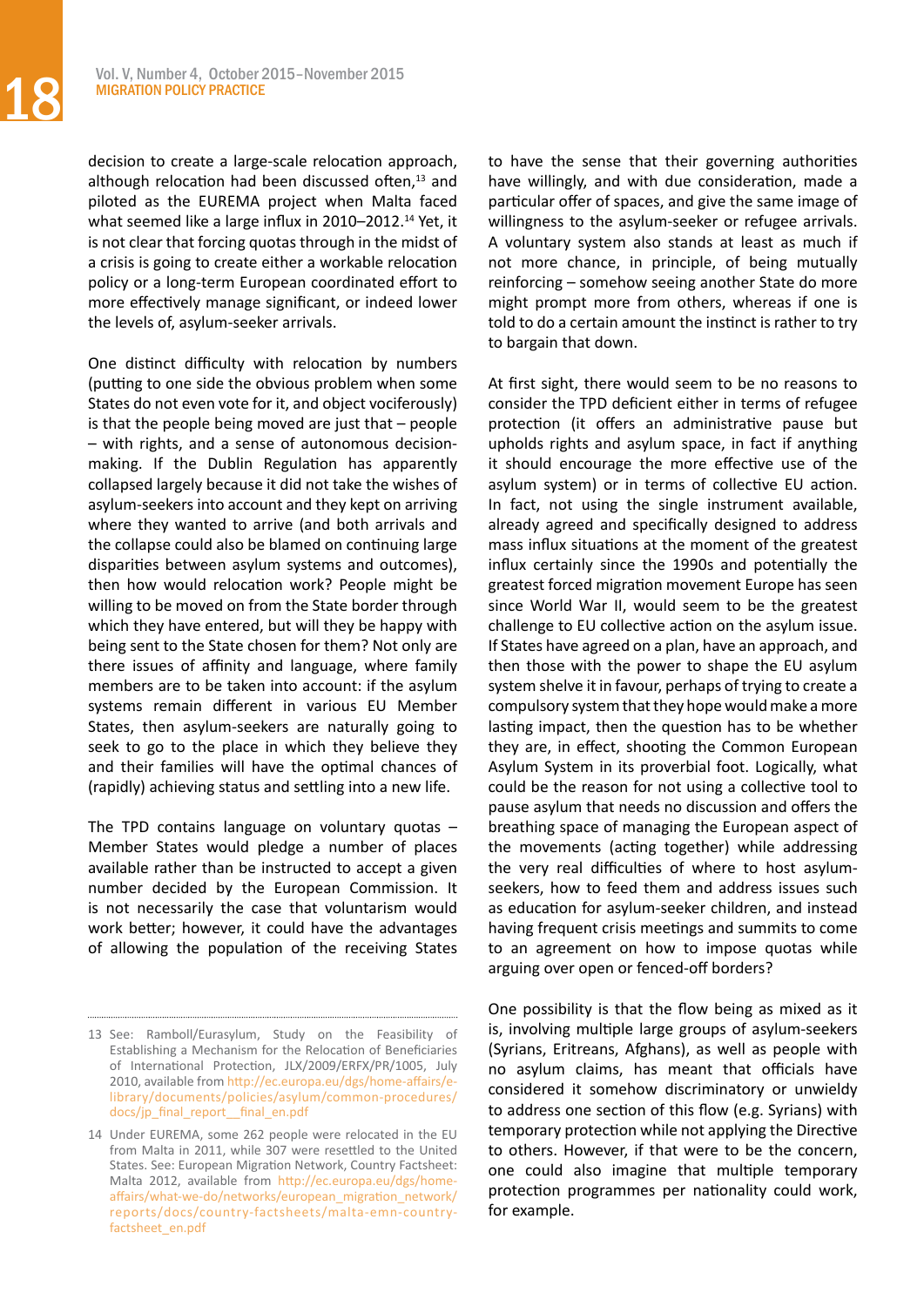Is it already too late for the TPD? If some were calling it time for its application as far back as 2012, and if the Commission considered it in May 2015, has the flow now simply become too large and the time passed? As the basis of the Directive is to address mass influxes, that would hardly seem to be an argument for not using the approach at all – just one for saying it could have been started sooner. Does the fact that Dublin seems doomed mean that all the other previous work done on asylum directives and the construction of a Common European Asylum System is also dead? Is it now simply too late to turn the compulsory quotas decision on its head and say, "Well, actually, we can use the TPD instead"? Part of the answer to that lies in the deeper question of whether the push for compulsory quotas was made on the basis of thinking that the TPD was itself insufficient and too weak, or that this was the time to push for quotas to make an opportunity out of a challenge, or that the TPD was simply old and dusty, in a drawer somewhere, and the fresh new teams either did not know it existed or were not familiar enough with it and its origins to see that its moment of utility had come. Presumably, if the Commission considered using it in May 2015, then the TPD was not simply forgotten or ignored. A deliberate decision to push for compulsory action on quotas must have been made. That was then a political decision, and a political decision could equally be made, not to back off but to change tack to use the TPD now and recognize that the next step, after this crisis is under control, will be to develop a stronger system in which the balance of decisions and actions between Member States, and between the Council and the Commission will be clearly established.

#### Never say never

If ever there was a time for the implementation of the TPD, the current crisis sounds like the moment. A very significant and sudden influx, much of it focused on one member State (one would expect Germany to call on the Commission to propose this to the Council, although Greece, Hungary, Croatia, Slovenia or actually several other Member States could also do so). Solidarity, which the Commission and some Member States seek, is built into this existing tool – no need to renegotiate it. Building on the Kosovo Humanitarian Evacuation Programme, it would not be inconceivable for a voluntary system to be set up with other Member States offering to transport Syrians by air from Greece, Hungary, Slovenia and Croatia even if the original model was evacuation from beyond the EU, and evacuation as such is not explicitly part of the TPD.

The EU Member States have not agreed on very much in the asylum area, and seem unable to agree on what to do about the current crisis at all. A crisis is not the time for big decisions and variations on what is known. Cool heads agreed to the TPD in the light of the last refugee crisis – perhaps its moment has come? It is a fully European plan, all have agreed to it as a blueprint directive. It should surely be on the table. If not, why not? The Syrian influx is already in Europe, and more arriving by the day; why not get out yesterday's plan and give the EU its best chance to look coordinated?

The TPD might not be considered ideal, but it is the only pre-agreed tool for dealing with a crisis like the Syrian arrivals in Europe in 2015. If this Directive is not to be implemented now, then it surely never will be. It's now or never; make or break. $\blacksquare$ 

"The Syrian influx is already in Europe, and more arriving by the day; why not get out yesterday's plan and give the EU its best chance to look coordinated?"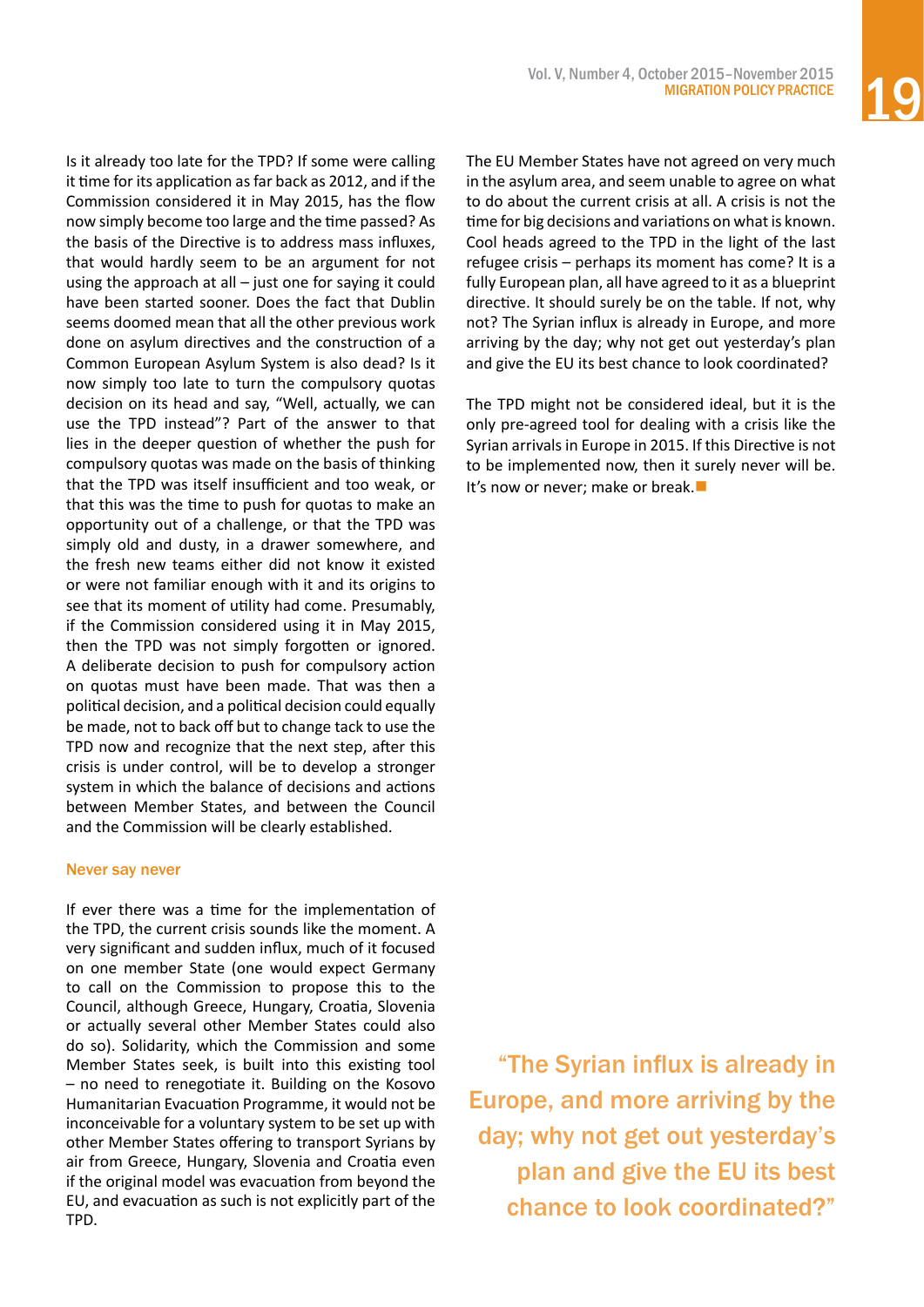#### Vol. V, Number 4, October 2015–November 2015 **MIGRATION POLICY PRACTICE**



### Migration's silver bullets? A myth

*Claudia Natali and Michael Newson<sup>1</sup>*

While no silver bullet, expanded legal migration channels remain a central feature of any approach aimed at addressing the complex migration flows in the Mediterranean

ere is the thing: while we all wished there<br>were one, there is no silver bullet to address<br>(irregular) migration, let alone to solve the<br>ongoing complex migration flows in the Mediterranean were one, there is no silver bullet to address (irregular) migration, let alone to solve the ongoing complex migration flows in the Mediterranean and Andaman seas. Any migration expert will immediately explain to you how migration is a complex phenomenon that cuts across many different areas such as health, gender, development, trade, security and the environment. Moreover, it involves countries of origin, transit and destination at different levels. As such, any serious attempt to address the complex migration flows in the Mediterranean must take into account all its different facets, actors, their respective interactions, motivations and impacts. We speak nowadays of "mixed migration" flows in order to recognize that the people we see crossing deserts and seasto get to Europe do so for a variety of different and interrelated reasons: some are primarily driven by the search for employment and a better life, while others are in search and have a legitimate legal claim to international protection, which means that any migration response must ensure that appropriate mechanisms are in place to detect genuine refugees from labour migrants. Given the complexities of the issue, the idea that an easy fix exists – be it improved border security, supporting development in countries of origin, targeting smugglers, or opening more regular migration channels – would be naïve at best and likely counterproductive to addressing the issues at hand.

The International Organization for Migration (IOM) believes that a complex challenge such as migration requires a nuanced and thoughtful response. This article aims to clearly outline the IOM position and

approach to addressing the complex migration flows in the Mediterranean. The Organization's position is that, while legal migration channels should remain a central feature of any policy response aimed at reducing irregular migration, and more advocacy has to be done with destination countries to open regular migration channels, be they circular or permanent, that are accessible by those currently going irregularly, this is *just one* of a number of complimentary interventions that governments must work on to address irregular migration.

Reinforcing border security is often the first knee-jerk reaction of governments when faced with the rapid escalation of large irregular migration flows. If better systems are in place to detect irregular movements at borders, and border officials are provided with enhanced capacity to identify vulnerable groups such as victims of trafficking or smuggling, it seems logical to think that the volume of uncontrolled movements and cross-border exploitation would decrease. While this holds true to a certain extent, and IOM is engaged with a number of governments to improve border management and security capacities, more control does not automatically mean that people will stop crossing borders. As we have heard from so many irregular migrants in North Africa, as well as those who have made it to Europe, even in the midst of severe suffering, it is "Europe or death" and "We are not going home". Migrants will continue to make their way across borders as the decision to migrate is often more related to socioeconomic factors in the country of origin than the policies of countries of destination. What will change though will be the routes and means used to get to the destination, often increasing the vulnerability and risk for migrants en route. Over the past decade, we have seen the ebb and flow of migrants across various migration routes from the Western Mediterranean, to the East, then to the Central Mediterranean and now with increasing numbers again coming through the Eastern Mediterranean. The focus on border control has quite visibly shifted migratory routes, but it has never been able to entirely stop the movements themselves. Border control is not the silver bullet to irregular migration, but it should certainly be part of a broader response.

<span id="page-19-0"></span>

<sup>1</sup> Claudia Natali is Labour Mobility and Human Development Specialist at the International Organization for Migration (IOM) Regional Office for West and Central Africa in Dakar, Senegal. Michael Newson is Labour Mobility and Human Development Specialist at the IOM Regional Office for the Middle East and North Africa in Cairo, Egypt.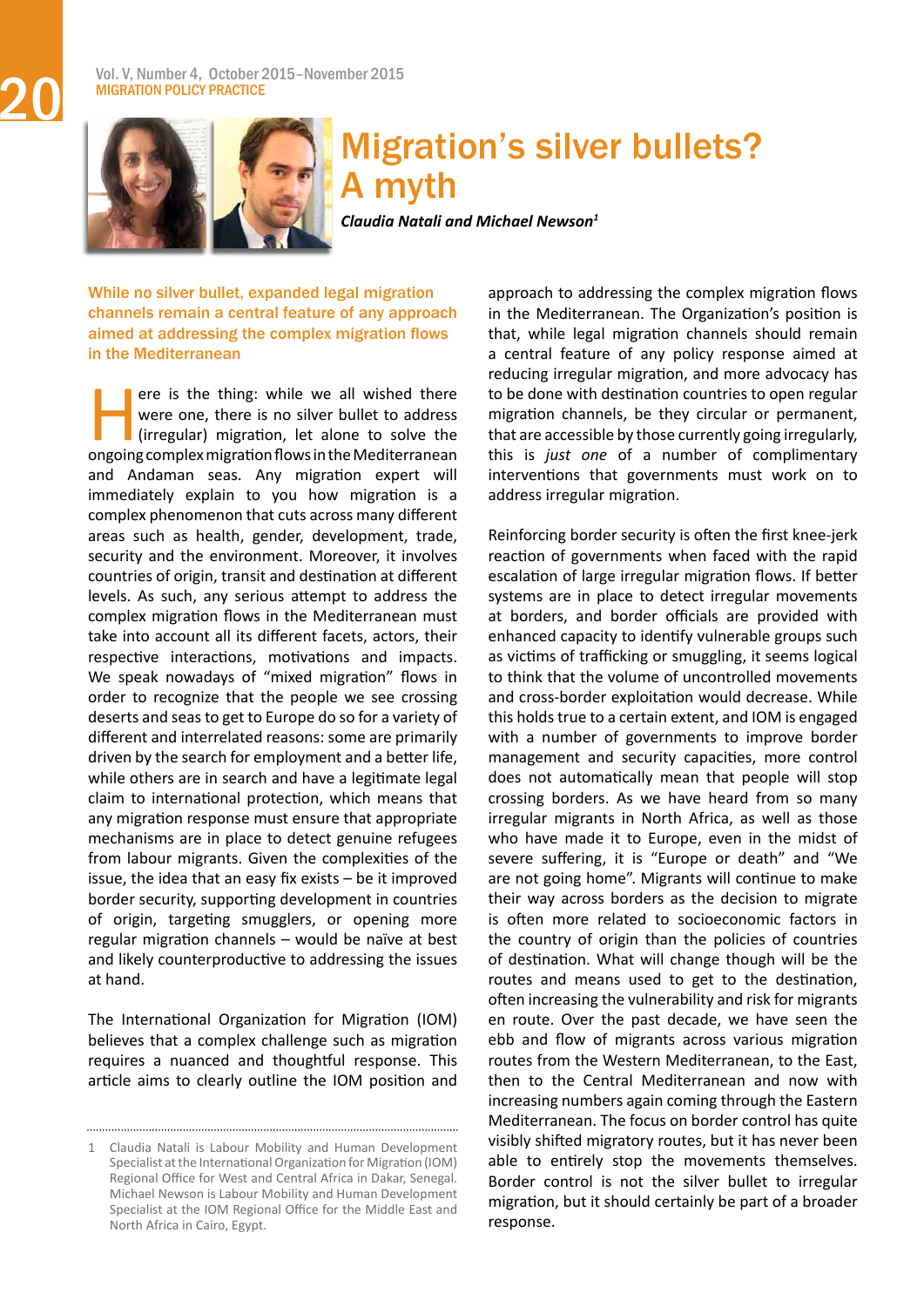Migrants face risks throughout their journey, from origin through transit and destination. Border management should take into consideration the negative effects on migrants' possible reliance on the services of smugglers, increasing both the costs and risks of migration. A market space is hence created for smugglers to sell their very expensive services. When the promise is a "ticket to Europe", desperate migrants – including refugees, and low-skilled and unemployed youth and women  $-$  are ready to pay whatever price to buy their dream of a better life. Less desperate migrants often also rely on smugglers as these are seen, and they often are, the only option to facilitate their move to Europe and beyond. The lives of thousands of migrants are put into the hands of unscrupulous smugglers each month and we have recently witnessed the dire consequences this can have. Any programme aimed at managing migration, and specifically at addressing the challenge of irregular migration, should hence allow for the provision of support services for vulnerable migrants, including stranded migrants, victims of trafficking and smuggling, as well as asylum-seekers, identified along the migratory route. Among other initiatives in transit countries, IOM advocates the development of Migrant Resource and Response Mechanisms (MRRM) whereby those migrants en route who are in need can receive a range of services, including direct medical or other assistance, return home under dignified and secure conditions, and provision of information regarding asylum policies and labour market information at destination to help them make informed decisions. Again, assistance provided in a vacuum of other measures to address or prevent irregular migration is not the silver bullet, but it is a necessary part of any solution.

Recognizing that lack of sufficient livelihood opportunitiesincountriesoforiginandmisinformation about the journey and the conditions that await them in the European Union (EU) are two of the principle drivers that fuel demand for smuggling and irregular migration. IOM believes that any policy wishing to seriously address the challenge posed by irregular migration must include initiatives to: 1) improve resilience by building sustainable and decent livelihood and employment opportunities for the youth; and 2) raise awareness to promote safe migration and deter irregular migration.

As identified in numerous studies, un- and underemployment are the critical root causes for irregular migration of youth, and particularly for young

males who remain by far the largest demographic of cross-Mediterranean irregular flows. Indeed, the major countries of origin for irregular migration across the Mediterranean all suffer from high rates of youth unemployment and poverty. The principal North and West African countries of origin for irregular migration to the EU suffer from dual challenges regarding youth employment:

- A youth bulge in their demographics has resulted in more new entrants into the labour market than can currently be absorbed due to slow economic growth and a lack of capital for investment, and this bulge is projected to increase over the next decade before it recedes.
- Education systems, including technical and vocational training programmes, are outdated and no longer align with the skills needs within the labour market, leaving a large number of youth increasingly unemployable in decent work opportunities.

IOM believes that investments in projects to strengthen livelihood opportunities for the youth in origin countries should be a critical part of a comprehensive migration policy that also aims at addressing the ongoing flows of irregular migrants. IOM is convinced that collective funds and support of the large diaspora populations of countries of origin and transit, if guided by sound policies and programmes that encourage their engagement, can contribute substantially to economic development and job growth. In addition to the estimated USD 436 billion in remittances that were sent by migrants in developed countries to developing countries in 2014, and which are primarily used to support the daily subsistence and consumption needs of family and friends, diaspora populations can contribute substantially to stimulating economic growth through investment, development of trade networks, and transfer of knowledge and skills. The impressive economic growth of China, India, Ireland, the Republic of Korea and Taiwan Province of China, for example, over the past few decades have all included a role for the diaspora within their story. It is estimated that the African diaspora as a whole currently hold savings of  $USD$ 40 billion<sup>2</sup> that could be put towards philanthropic or investment projects in countries of origin. Engaging the diaspora in both philanthropic and investment

<sup>2</sup> Figures from the World Bank.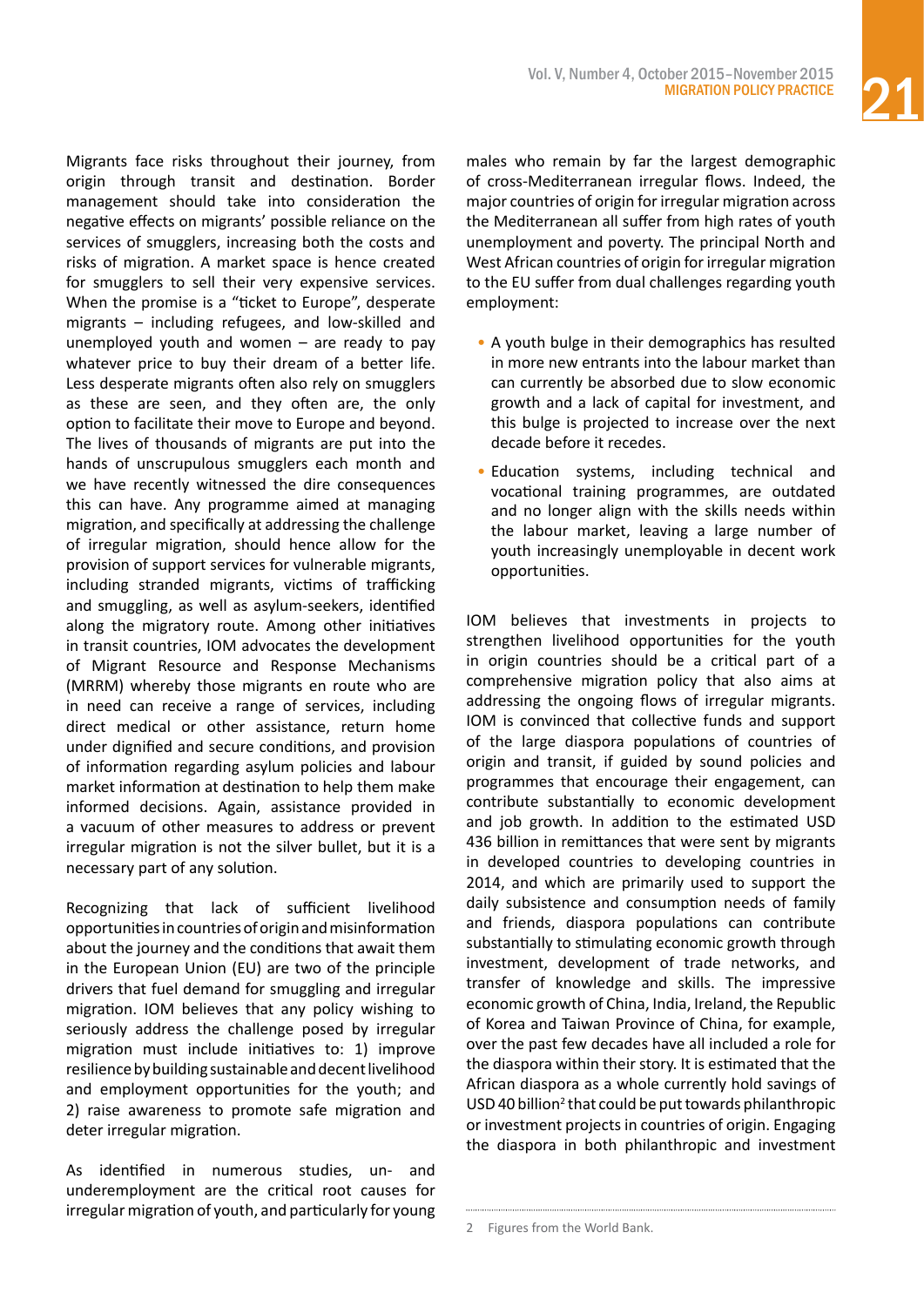initiatives that stimulate entrepreneurship and growth of the small and medium-sized enterprise sector in countries of origin can thus leverage considerable amounts of funding and technical support that serve to address migration drivers and development challenges.

But development aid alone is not a silver bullet to the complex migration flows in the Mediterranean either and will not be sufficient to address the various challengesinstimulatingeconomic growthincountries of origin and in so doing providing alternatives to irregular migration for many migrants. Indeed, some studies have indicated that development aid, if not targeted specifically towards stimulating job growth, may actually contribute to irregular migration by distorting terms of trade. However, the fact that development aid has to be carefully designed does not mean that it is not desirable or that it is a policy option to be discarded.Development aid is yet another component of the broader approach advocated by IOM to address the complex migration flows in the Mediterranean. Concurrently, IOM promotes the full participation of migrants in societies by building the capacities of both migrants and communities. IOM works closely with municipalities and local authorities, and carries out capacity-building activities and research designed to improve integration policies and identify best practices at both local and national levels.

The decision to engage in irregular migration and purchase the services of human smugglers is not one that is taken rashly or quickly. Often, a considerable amount of time passes between the first considerations of engaging in irregular migration and when the prospective migrant makes the final decision and acquires the financial resources required to begin his or her journey. This decision-making process leaves ample time and opportunity for public messaging and awareness-raising campaigns to deter would-be irregular migrants from carrying out the practice by breaking the consumer decision-making process using a variety of public marketing techniques that respond to the different stages of decision-making and offer positive alternatives. However, currently, limited knowledge and research exist on the effectiveness of awareness-raising campaigns that could contribute to the development of more targeted and successful campaigns. IOM sees more research to identify the most effective campaigns in different circumstances as an important aspect of the broad approach to tackle irregular migration. Also, targeted and evidencebased campaigns both at origin – to inform potential migrants – and at destination – to reduce instances of xenophobia – should be part of this comprehensive and multipronged approach to address the complex migration flows in the Mediterranean, or any other irregular migration crisis.

Smugglers operate freely and have no competitors because countries of destination do not offer regular entry options, or offer very few, to migrants in need. Opening legal migration routes for lower-skilled migrants in countries of origin, as has been illustrated by circular, temporary and permanent migration schemes implemented in Australia, Canada, New Zealand, the Republic of Korea and Singapore, among others, has been demonstrated not to eliminate but at least to significantly curb demand for irregular migration both by providing opportunities for those who would otherwise have migrated irregularly and by reducing demand for irregular migrant labour among employers in countries of destination as they have access to regular migration programmes to meet their real labour-market needs. The development ofregular migration schemes is certainly a politically challenging issue to navigate, and their design deserves careful analysis and a tailored approach to ensure that they are responding effectively and directly to the irregular flows. While certainly not a silver bullet, enhancing access to legal migration opportunities for refugees and low-skilled workersis both a morally and practically necessary part of the broader framework to address the current Mediterranean migration flows.

Acknowledging the need for a broad and comprehensive response to the complex migration flows in the Mediterranean is the first important step that governments and donors should make if they are serious about solving the issue. Further challenge lies in the implementation of the envisioned response plan. This task is further complicated by the lack of accurate and reliable data on irregular migration flows. More precise quantitative and qualitative data on irregular migrants crossing the Mediterranean, broken down by sex, origin, marital status and motivations, will provide better insight into the drivers and sources of migration, and this will allow governments to develop policies and programmes, including labour migration programmes to allow regular entry to low-skilled workers, that more effectively and successfully respond to the complex migration flows in the Mediterranean. As part of the broad framework envisioned to address the situation and irregular/desperation migration more generally,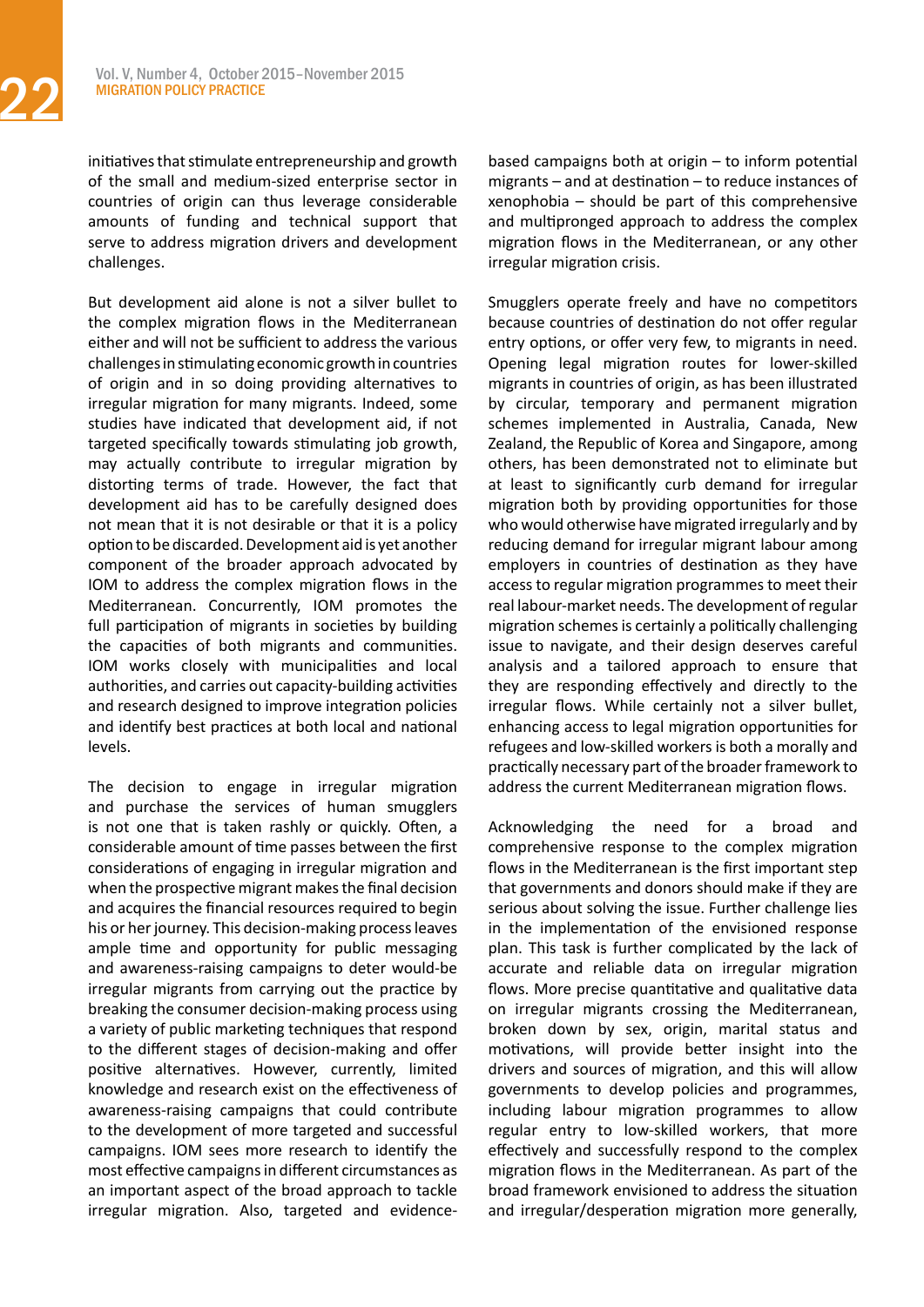

IOM advocates better data collection and analysis on migration, and supports various governments in Africa and beyond to strengthen their capacity in this direction.

#### **Conclusion**

There is no easy fix to the ongoing desperation migration phenomenon such as the ones we have been witnessing in the Mediterranean and Andaman seas. A series of interlinked and complementary actions have to be put in place if the ongoing crises are to be seriously addressed. Opening up more legal channels for migrants is only one part of a broader and complex response mechanism to be put in place. Governments, international organizations and donors should all work together to ensure that such a response is well articulated and targeted. To do so, it is important that sufficient resources are made available, including strengthening of data collection to enhance our understanding of the drivers and shifting sources of migration. IOM, through its long-standing and global experience on migration issues, follows this multipronged approach to continue supporting and advising governments and donors in addressing complex migration flows worldwide. $\blacksquare$ 

> "Governments, international organizations and donors should all work together to ensure that such a response is well articulated and targeted. "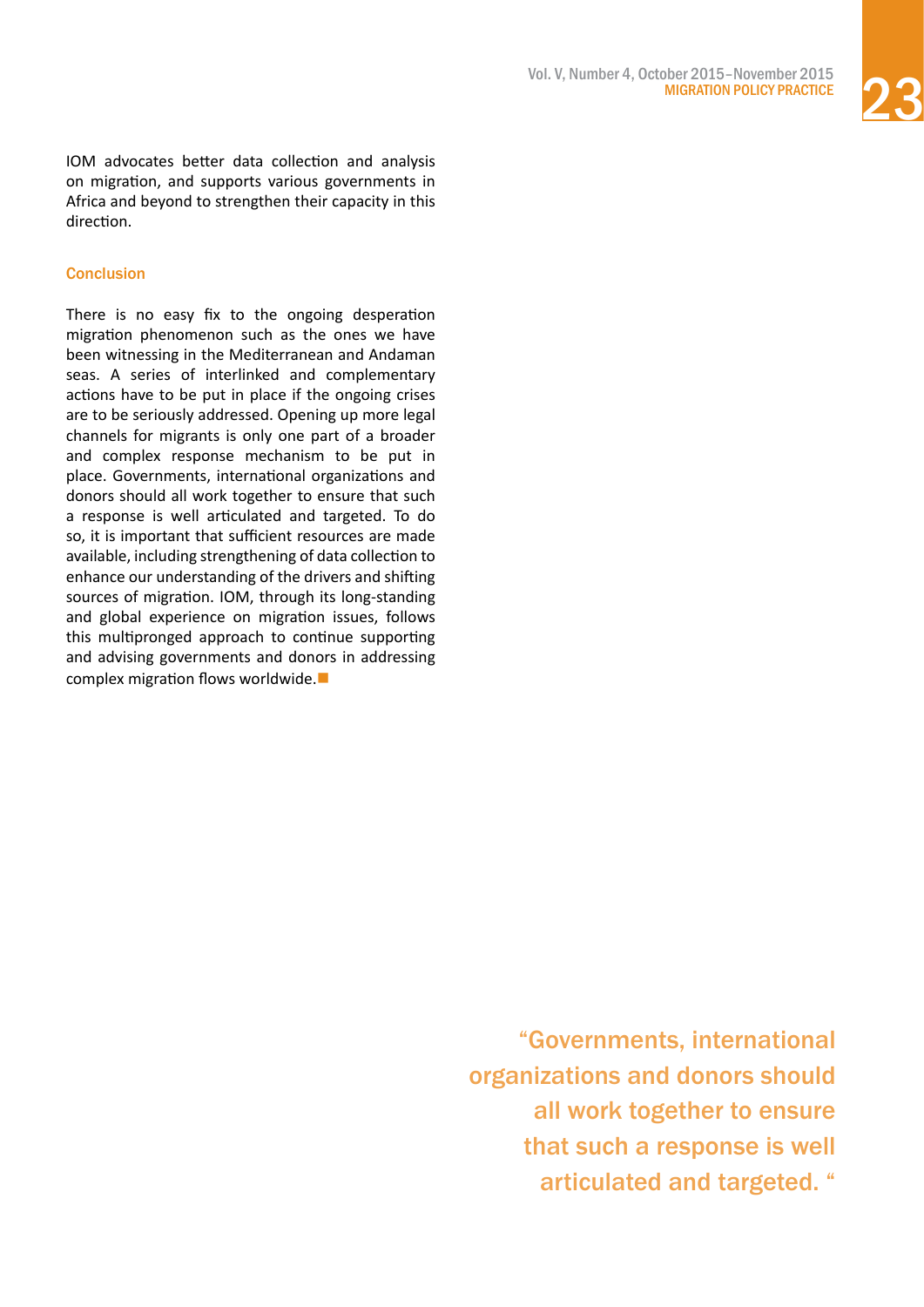### FORTHCOMING

A NEW CROWDFUNDING PLATFORM DEDICATED SOLELY TO MIGRATION, ASYLUM AND HUMAN RIGHTS PROJECTS WORLDWIDE

### **MIGFUNDER**

Crowdfunding for migration, asylum and human rights projects worldwide

**Crowdfunding is an increasingly popular and successful mechanism to generate funding for worthwhile projects and initiatives.** 

**Today, there is no crowdfunding platform that is dedicated solely to the migrant communities established in major countries of immigration, or to migrant organizations, public agencies (including international organizations), nongovernmental organizations (NGOs) and individuals supporting such communities.**

**MIGFUNDER** aims to bridge this gap by establishing the first dedicated crowdfunding site catering for migrants looking to create (or grow) their businesses abroad or in their countries of origin, as well as migrant organizations, public agencies, NGOs, and individuals looking to launch a development or humanitarian initiative in support of immigrant and refugee communities worldwide, or a research project/conference in the field of migration, asylum or human rights policy. This is a pioneering initiative that will contribute potentially to reducing the effects of budget cuts and under-funding in major refugee, migration and human rights programmes around the world.

**MIGFUNDER** was established by a group of European migration policy experts, including former senior government officials, reputable researchers and IT developers, who set out to extend the facilities and benefits of a crowdfunding platform to the specific needs of immigration, refugee and human rights affairs worldwide.

**MIGFUNDER** targets, primarily but not exclusively, members of the diaspora who are willing and able to support viable business projects from their compatriots, as well as development, humanitarian and research initiatives in the countries of immigration or origin.

**MIGFUNDER**'s estimated launch date is the mid-December 2015. For any further information, or to submit a campaign, please contact Solon Ardittis [\(sardittis@migfunder.com](mailto:sardittis%40migfunder.com?subject=)) or Don Ingham [\(dingham@migfunder.com\)](mailto:dingham%40migfunder.com?subject=).





**Migrant start-ups**



**Migrant/Refugee development projects**



**Migrant/Refugee humanitarian projects**



**Research projects/ Conferences**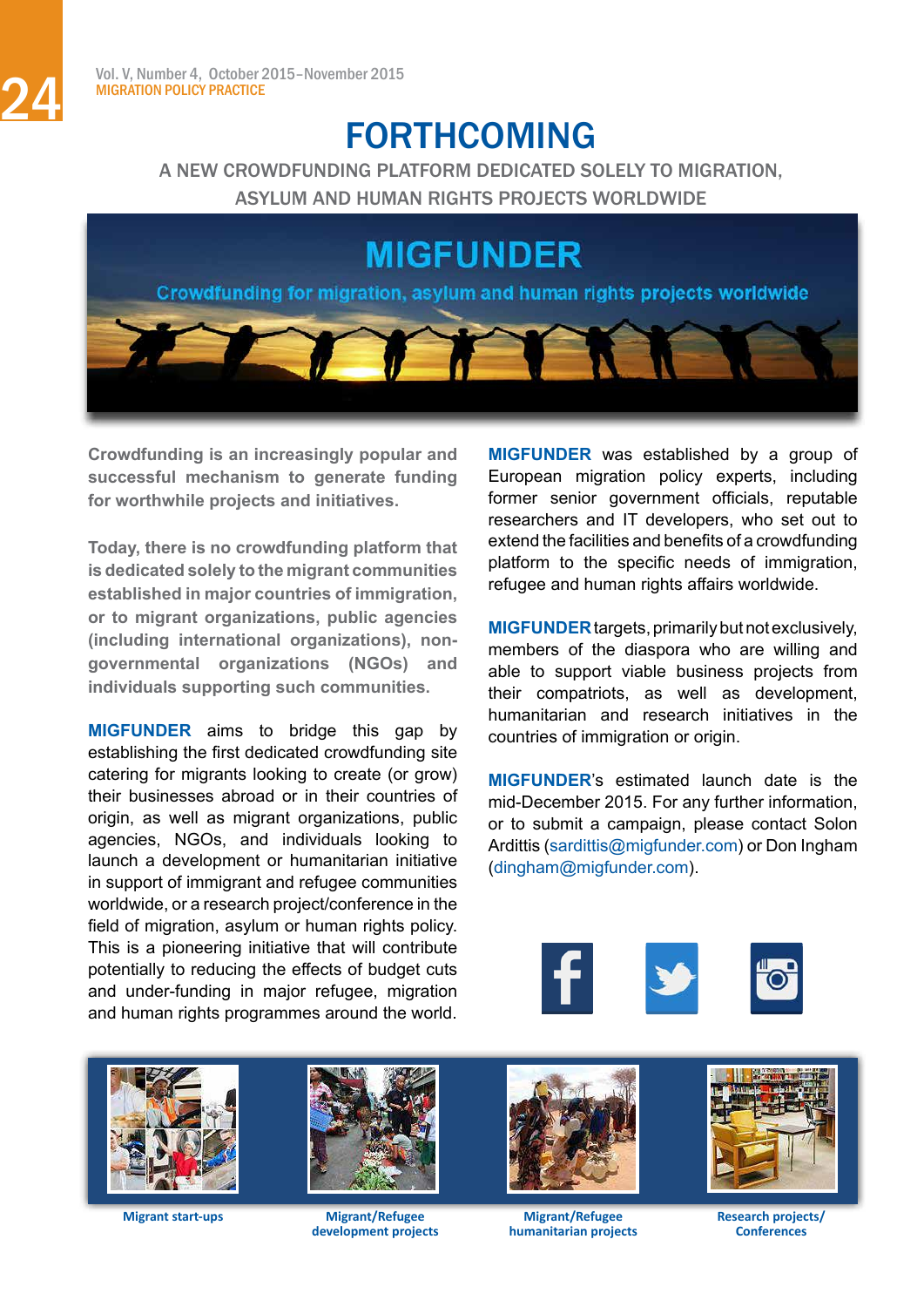

## <span id="page-24-0"></span>**Publications**



[World Migration Report 2015 –](http://publications.iom.int/books/world-migration-report-2015-migrants-and-cities-new-partnerships-manage-mobility?language=en)  [Migrants and Cities: New](http://publications.iom.int/books/world-migration-report-2015-migrants-and-cities-new-partnerships-manage-mobility?language=en)  [Partnerships to Manage Mobility](http://publications.iom.int/books/world-migration-report-2015-migrants-and-cities-new-partnerships-manage-mobility?language=en)

2015/228 pages/English ISSN 1561-5502 ISBN 978-92-9068-709-2 USD 60



[Etat de la migration dans le](http://publications.iom.int/books/etat-de-la-migration-dans-le-monde-2015-les-migrants-et-les-villes-de-nouveaux-partenariats?language=en)  [monde 2015 – Les migrants](http://publications.iom.int/books/etat-de-la-migration-dans-le-monde-2015-les-migrants-et-les-villes-de-nouveaux-partenariats?language=en)  [et les villes : de nouveaux](http://publications.iom.int/books/etat-de-la-migration-dans-le-monde-2015-les-migrants-et-les-villes-de-nouveaux-partenariats?language=en)  [partenariats pour gérer la](http://publications.iom.int/books/etat-de-la-migration-dans-le-monde-2015-les-migrants-et-les-villes-de-nouveaux-partenariats?language=en)  [mobilité](http://publications.iom.int/books/etat-de-la-migration-dans-le-monde-2015-les-migrants-et-les-villes-de-nouveaux-partenariats?language=en) 2015/242 pages/Français

ISSN 1020-8453 ISBN 978-92-9068-710-8 60 dollars E.-U.



[Informe sobre las Migraciones en el](http://publications.iom.int/books/informe-sobre-las-migraciones-en-el-mundo-2015-los-migrantes-y-las-ciudades-nuevas?language=en)  [Mundo 2015 – Los migrantes y las](http://publications.iom.int/books/informe-sobre-las-migraciones-en-el-mundo-2015-los-migrantes-y-las-ciudades-nuevas?language=en)  [ciudades: Nuevas colaboraciones](http://publications.iom.int/books/informe-sobre-las-migraciones-en-el-mundo-2015-los-migrantes-y-las-ciudades-nuevas?language=en)  [para gestionar la movilidad](http://publications.iom.int/books/informe-sobre-las-migraciones-en-el-mundo-2015-los-migrantes-y-las-ciudades-nuevas?language=en) 2015/248 pages/Español ISSN 1020-9026 ISBN 978-92-9068-711-5 60 dólares EE.UU.

We live in a world which is becoming increasingly urban. Over 54 per cent of people across the globe were living in urban areas in 2014. The current urban population of 3.9 billion is expected to grow to some 6.4 billion by 2050. Migration is driving much of the increase in urbanization, making cities much more diverse places in which to live.

Nearly one in five of all migrants live in the world's top 20 largest cities. In many of these cities migrants represent over a third or more of the population. Other cities have seen a remarkable growth in migration in recent years. In Asia and Africa, rapidly growing small cities are expected to absorb almost all the future urban population growth of the world and this mobility pattern to cities and urban areas is characterized by the temporality and circularity of the internal migration process.

The fast rate of urbanization, and rising migration to cities, brings with it both risks and opportunities for the migrants, communities and governments concerned. The World Migration Report 2015 explores how migration and migrants are shaping cities, and how the life of migrants, in turn, is shaped by cities, their people, organizations and rules.

The report contributes to the global debate on migration and urbanization in three ways. First, it documents how migration is shaping cities and the situation of migrants in cities. Much of the current discussion about migration trends and migration policy tends to focus on the national level. Taking the migration enquiry to the city level increases our understanding of the local political economies of migration and the close connection between migration and urban development. Second, the report draws attention to the livelihood of migrants in the cities of the Global South. The existing discussions on migrants and cities are inclined to concentrate primarily on the Global North and the integration of international migrants. Third, the report examines both internal and international migration with cities across the development spectrum having to manage growing mobile and diverse populations.

The first two chapters of the report set out the main trends in cities and migration, examine the various urban settings which have experienced recent growth of internal or international or even both types of migration flows, highlighting the diversifying migration flows. Chapter 3 looks at aspects of urban vulnerabilities in general – livelihood and mobility strategies, barriers to accessing resources and specific forms of vulnerabilities, as they affect the populations most at risk including migrant women. Chapter 4 explores how urbanization and new mobility patterns can contribute to urban poverty reduction, growth and development and enhance migrant well-being. Chapter 5 studies some of the urban governance conditions for migrant inclusion and partnerships.

The final part draws conclusions and makes recommendations for future initiatives to develop migrant-inclusive urban governance, with reference to the inclusion of migration in the post-2015 global sustainable development framework.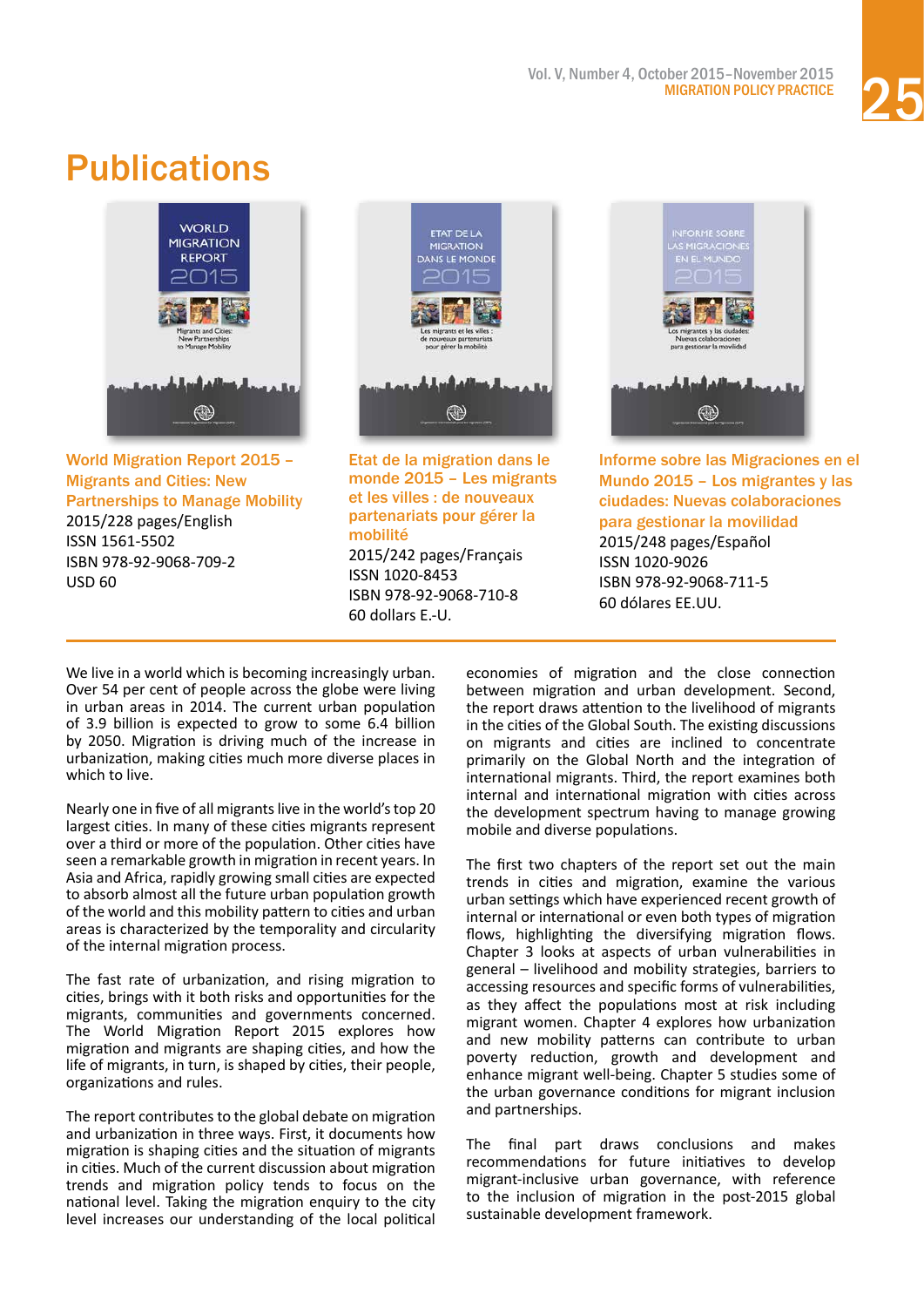

[How the World Views Migration](http://publications.iom.int/books/how-world-views-migration?language=en) 2015/68 pages English

*How the World Views Migration* provides, for the first time, an insight into public attitudes towards immigration worldwide. The findings presented in the report – based on interviews with over 183,000 adults across more than 140 countries between 2012 and 2014 – represent the first steps towards understanding the lenses through which people view immigration at a global level.

Adults surveyed in Gallup's World Poll were asked two questions about immigration: 1) In your view, should immigration in this country be kept at its present level, increased or decreased? 2) Do you think immigrants mostly take jobs that citizens in this country do not want (e.g. low-paying or not prestigious jobs), or mostly take jobs that citizens in this country want?

One of the key findings of the report is that in every major region of the world – with the important exception of Europe – people are more likely to want immigration levels in their countries to either stay at the present level or to increase, rather than to decrease. This contrasts with the negative perceptions of migration often portrayed in the media in certain regions of the world.

European residents appear to be, on average, the most negative globally towardsimmigration, with the majority believing immigration levels should be decreased. There is, however, a sharp divergence in opinions among residents in Northern and Southern Europe.

The report also shows that certain sociodemographic characteristics are more consistently associated with favourable or opposing attitudes to immigration. For instance, adults with a university degree are typically more likely than those with lower levels of education to want to see immigration kept at its present level or increased in their countries.



[Migration Health Annual Review 2014](http://publications.iom.int/books/migration-health-annual-review-2014) 2015/104 pages English

This report illustrates IOM's health activities in 2014 and presents key achievements in the three main migration health programme areas: (a) migration health assessments and travel health assistance; (b) health promotion and assistance for migrants; and (c) migration health assistance for crisis-affected populations. The report also highlights emerging themes in migration and health – learning the importance of understanding population mobility and its health risks in the context of disease outbreaks from the 2014-2015 Ebola crisis in West Africa; and the global public health value of migration health assessments. This report aptly illustrates IOM's growing multidimensional migration health activities and global partnerships. Guided by the Resolution on the Health of Migrants adopted by the World Health Assembly in May 2008, the report demonstrates IOM's commitment to advance the health of migrants and their families worldwide, as well as support IOM Member States in addressing migration health challenges.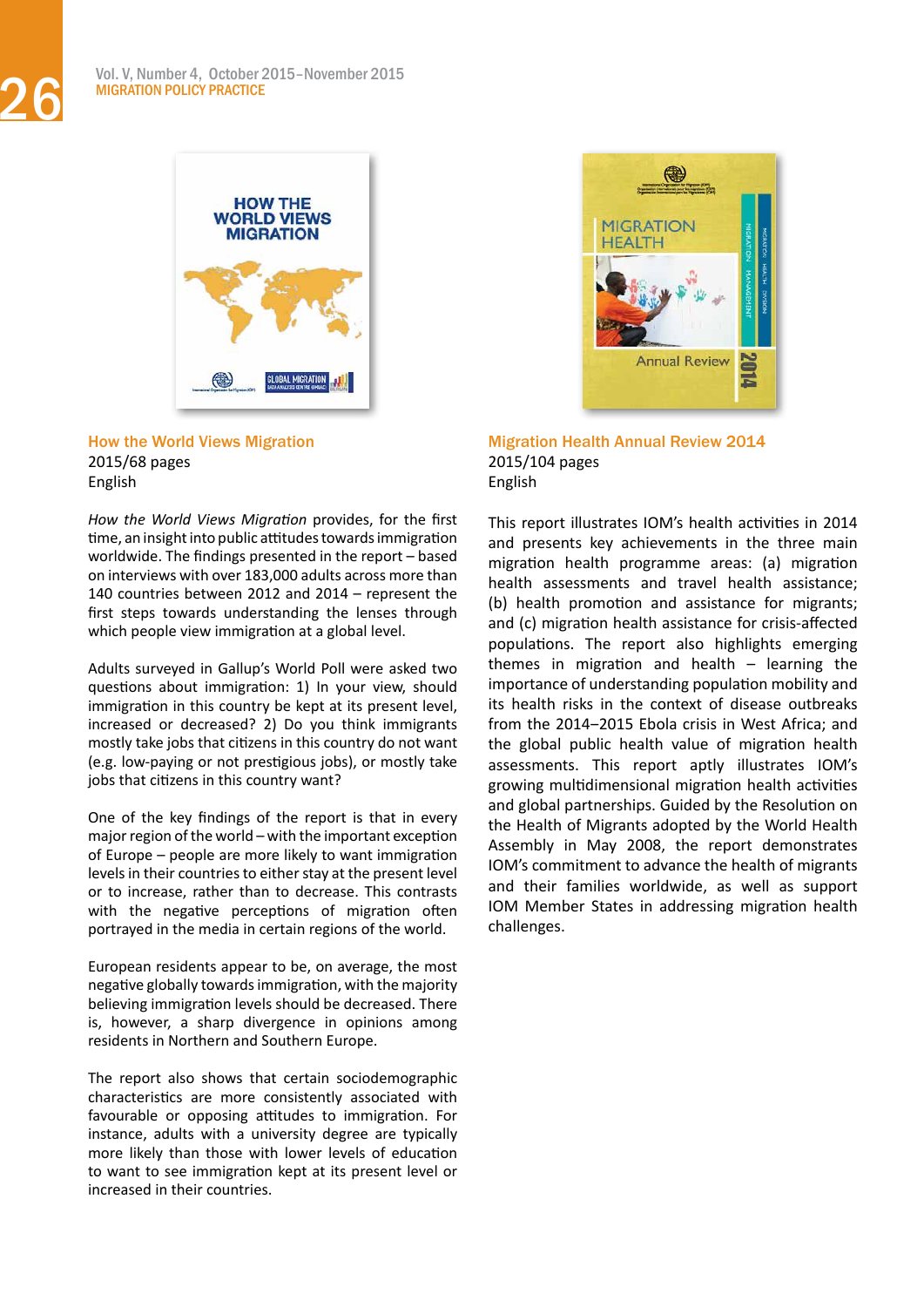

<span id="page-26-0"></span>

#### **[Addressing Human Trafficking and Exploitation in Times of Crisis](http://publications.iom.int/books/addressing-human-trafficking-and-exploitation-times-crisis)**  2015/16 pages

English

Trafficking in persons and other forms of exploitation occur in times of crisis yet remain largely overlooked in the context of humanitarian response. This briefing document provides contemporary, evidence-based findings indicating that trafficking in persons is not a side effect of crises but is often directly interrelated.

Based on fieldwork that assessed ongoing crisesin Iraq and Libya, as well as case studies of man-made and environmental crises in Indonesia, the Philippines, the Mediterranean and more, the briefing document draws on over 120 expert interviews and provides a 20-year reflective analysis of various crises dating back from the 1990s.

The briefing offers a number of recommendations for States, the humanitarian community and the donor community to ensure that counter-trafficking and the protection of vulnerable migrants no longer remain at the margins of humanitarian response efforts.

### MPP Readers' Survey

*Migration Policy Practice* (*MPP*) was launched three years ago and the editors would now like to invite readers to spare a couple of minutes to participate in a short readers' satisfaction survey.

The purpose of this survey, which can be taken anonymously, is to help usidentify our readers' profiles, the institutionsthey represent and their primary interests in our journal. The survey's responses will contribute, in particular, to adjusting and improving, as appropriate, *MPP*'s content and style, and thus the reader's experience.

Should you wish to participate in this survey, please **[click here](https://www.surveymonkey.com/s/J3M7PS5).**

Thank you.